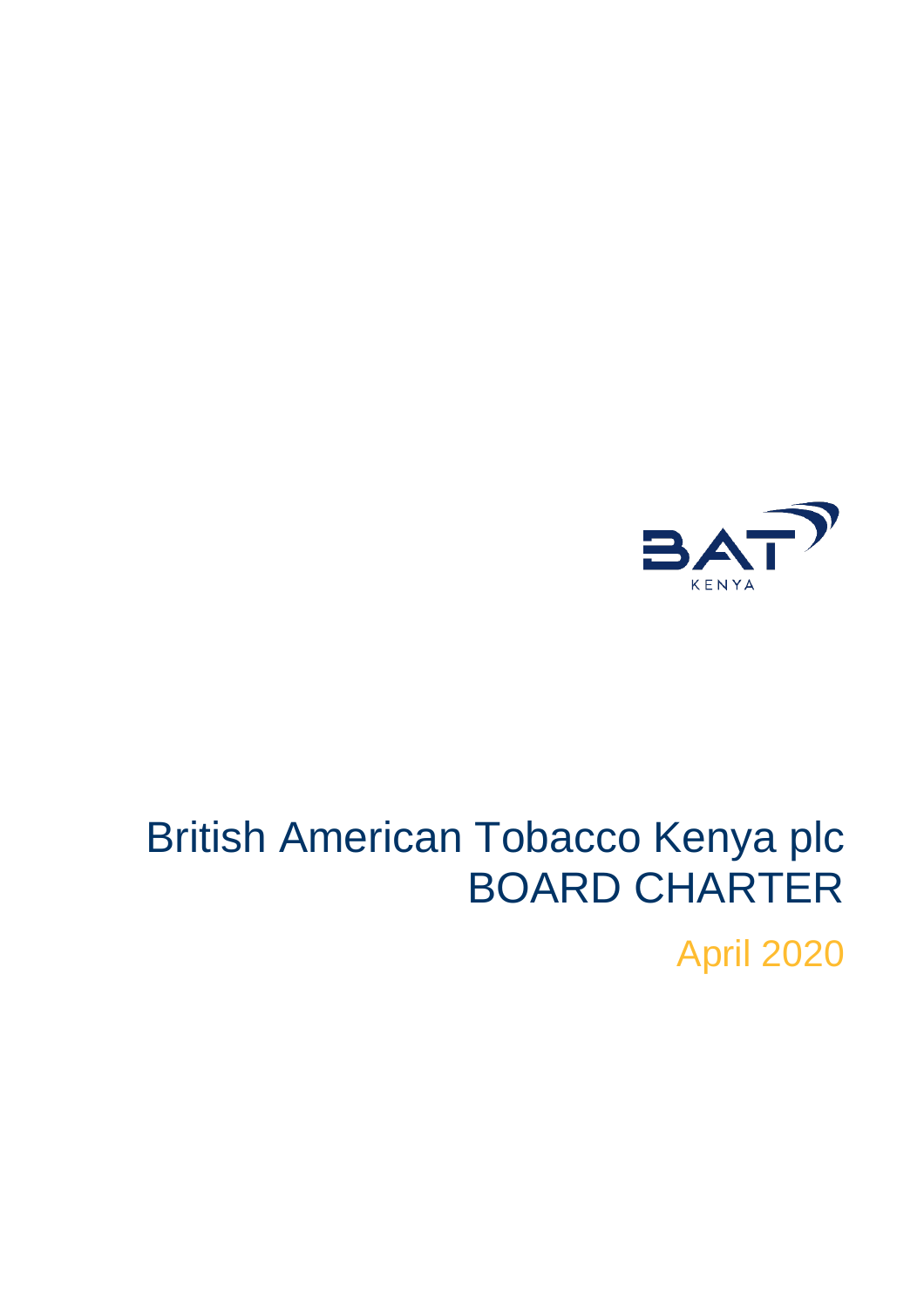# **Contents**

| Role of the Company Secretary……………………………………………………………………………………… 13 |
|-------------------------------------------------------------------|
|                                                                   |
|                                                                   |
|                                                                   |
|                                                                   |
|                                                                   |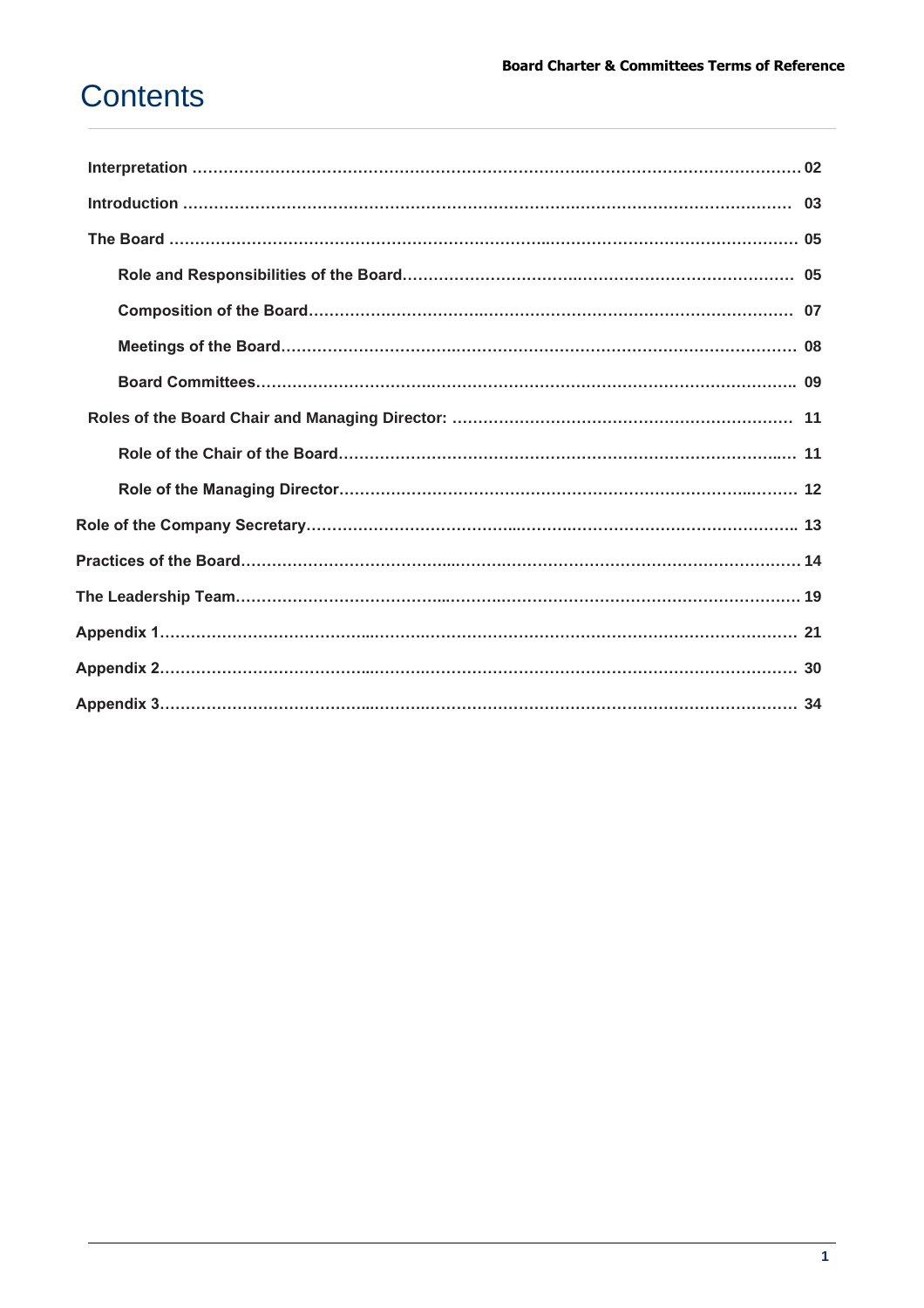# Interpretation

All questions of interpretation of the procedures specified in this corporate governance booklet should in the first instance be referred to the Company Secretary for clarification.

In this booklet:

- "**Articles of Association**" means the Articles of Association of British American Tobacco Kenya plc as amended from time to time.
- **"BAT Group"** refers to the British American Tobacco Group of companies including British American Tobacco Kenya plc, its subsidiaries and affiliates.
- "**Board**" means the Board of Directors of the Company.
- "**Committee**" means either the Audit and Risk Committee, Nominations and Governance Committee or Remuneration and Human Resource Committee respectively.
- "**Company**" means British American Tobacco Kenya plc.
- "**Functions**" means the following functions of the Company: Finance, Human Resources, Marketing, Operations, IT, Legal and External Affairs.
- "**BATK Group**" means the Company and its subsidiaries.
- "**Leadership Team**" means the Managing Director, the Finance Director, the Head of Operations, the Head of Marketing, Head of Trade, Head of the Head of Human Resources, Information and Digital Technology Manager and the Head of Legal and External Affairs.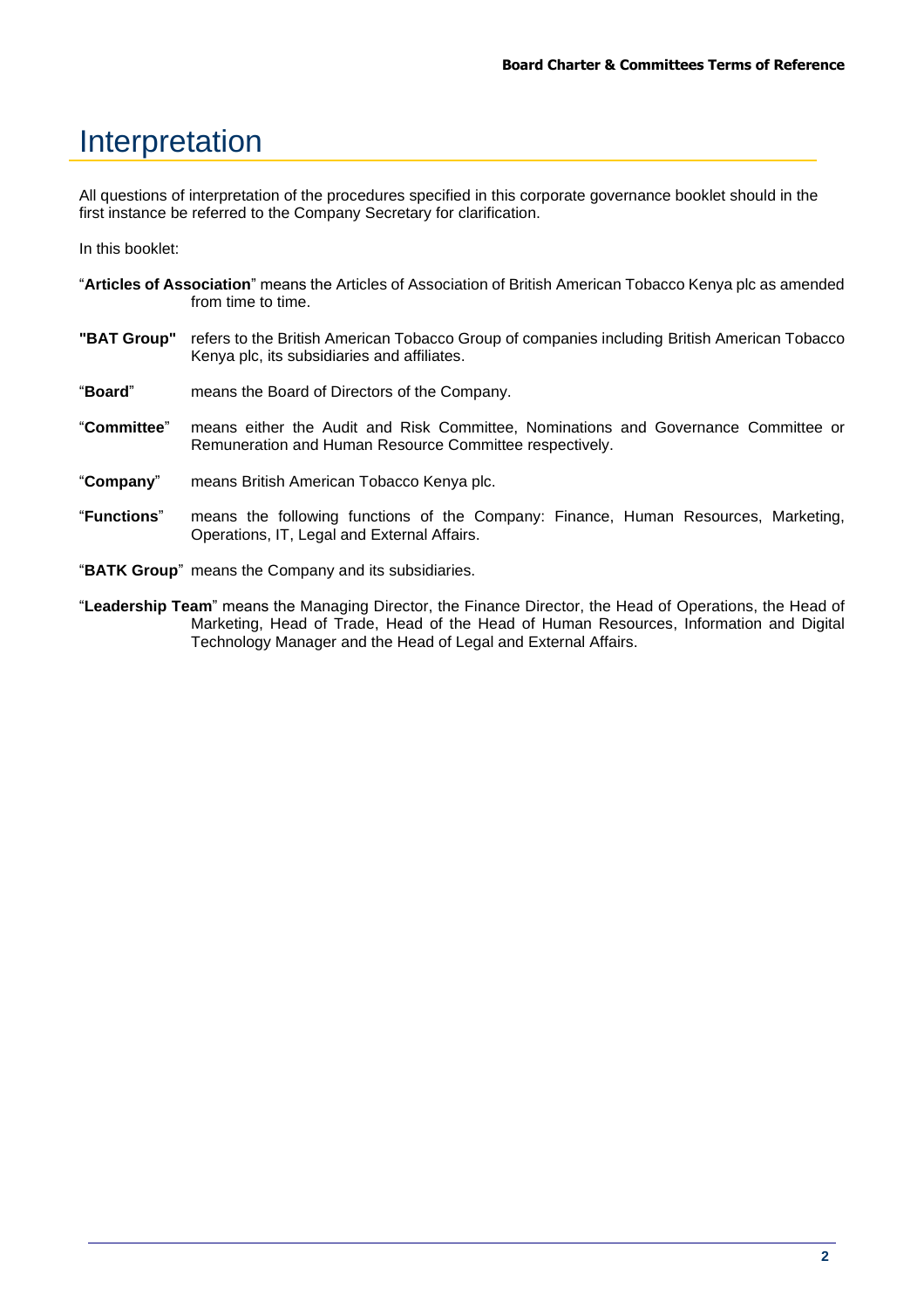# **Introduction**

#### **Complementary to the Law and Company's Articles of Association**

This Board Charter sets out the key values, principles, mode of operation, roles and responsibilities of the Board of Directors of British American Tobacco Kenya plc (the "Company").

The provisions of this Board Charter are complementary to the requirements on the Board as contained in applicable legislation and regulations including the Companies Act 2015 and the Capital Markets Authority (CMA) Code of Corporate Governance Practices for Issuers of Securities to the Public 2015, the Articles of Association of the Company and the provisions governing the relationship between the main Board and Board Committees as set out in the terms of reference of each Board Committee as adopted by the Board.

The organization and structure of the Board is intended to ensure that decisions are made at the most appropriate Management level for the efficient conduct of business, while at the same time creating and maintaining a sound basis for the accountability of the Directors of the Company to its shareholders.

The Board aims to ensure that, when considered with the Company's existing systems of internal controls, its governance of the Company complies with the CMA Code of Corporate Governance Practices for Issuers of Securities to the Public 2015 (the "CMA Code"), which comprises the principal governance rules applicable to Kenyan companies listed on the Nairobi Securities Exchange.

The Board will review this Charter at least annually and, if appropriate, revise it from time to time.

#### **Charter on website**

This Board Charter is available to all stakeholders and is posted on the Company's website: [www.batkenya.com](http://www.batkenya.com/)

#### **Company Legal and Management Structure**

British American Tobacco Kenya plc (the "Company") is a Public Limited Company incorporated on 9 April 1952 and subsequently listed on the Nairobi Securities Exchange in 1969. The Company has two (2) subsidiaries namely:

BAT Kenya Tobacco Company Limited<br>
East African Tobacco Company Limited<br>
Late of Antiquidation<br>
Late of American Senative Antiquidation East African Tobacco Company Limited

- 
- 

This booklet sets out the corporate governance framework for British American Tobacco Kenya plc and its subsidiaries (together referred to as the "BATK Group").

The Management structure reflects the Company's philosophy that the Board of any operating subsidiary is responsible for the day-to- day performance of their businesses. The following two charts show in diagrammatic form the legal and the management structures of the Company.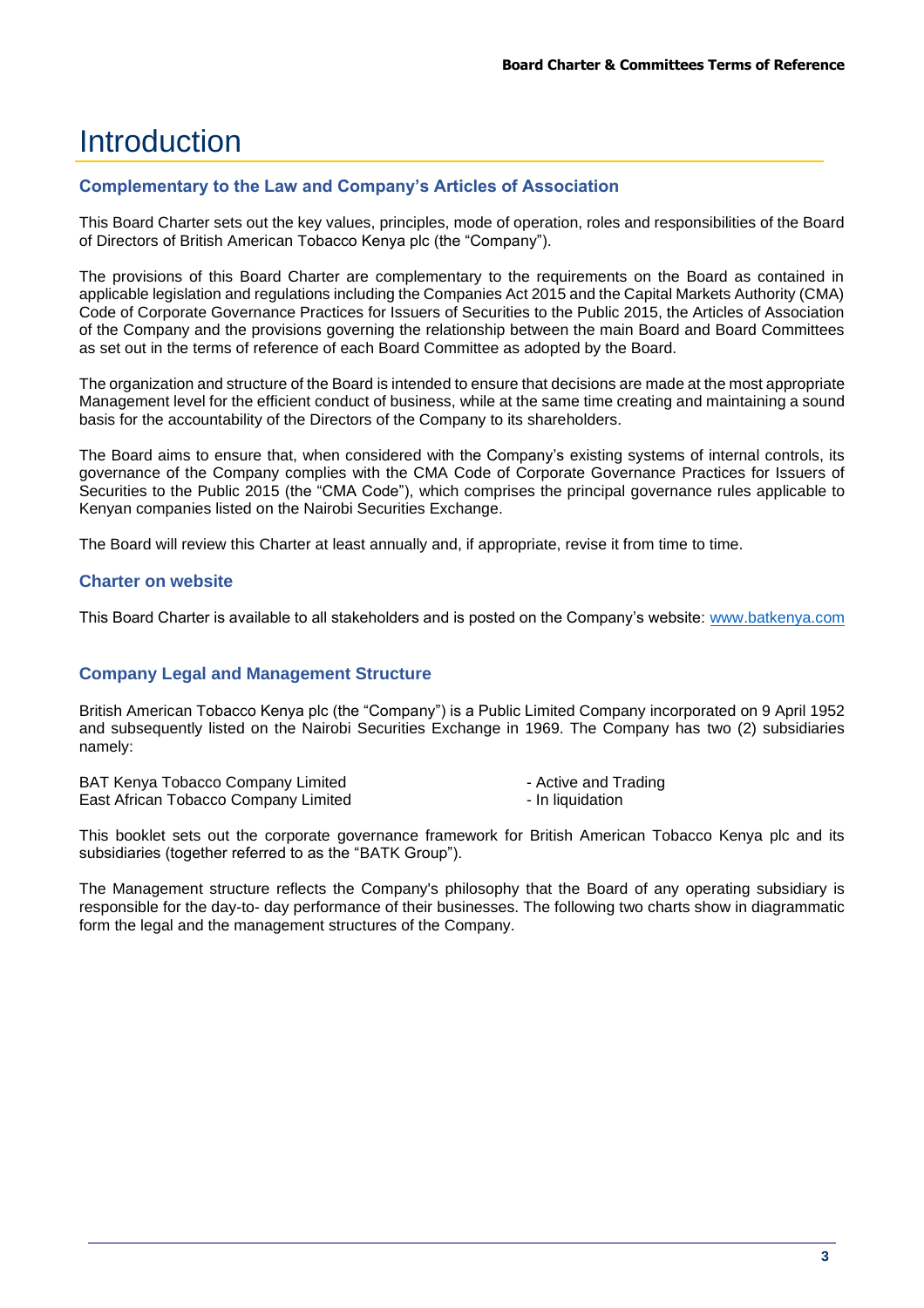

The board of the Company is responsible for the overall strategic direction and governance of the Company.

The Audit & Risk, Remuneration and Nominations & Governance Committees are the principal committees of the Board.

The division of responsibilities between the Board, its respective Committees and Management is reflected in their respective roles and responsibilities, as outlined in this document.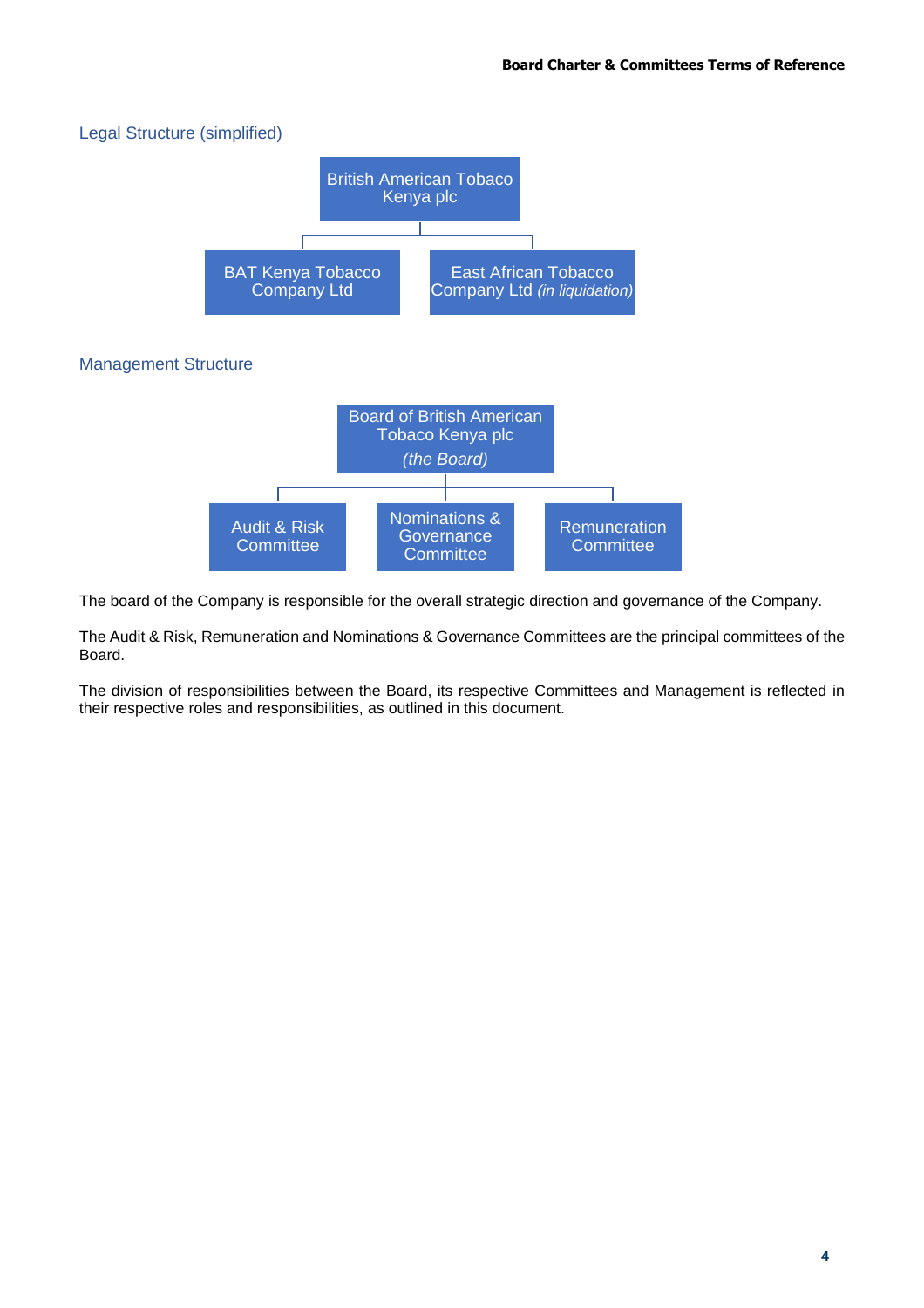# The Board

The Board is collectively responsible to the Company's shareholders for the long-term success of the Company and for its overall strategic direction, its values and its governance. It provides the leadership necessary for the Company to meet its business objectives within the framework of its internal controls, while also discharging the Company's obligations to its shareholders.

# A. Role and Responsibilities of the Board

Besides its usual legal and statutory responsibilities, the Board is responsible for the following:

- 1. Approving the Company's business strategy and ensuring that the necessary financial and human resources are in place for the Company to meet its objectives.
- 2. Establishing an effective Management team and, in particular the appointment and, where necessary, removal of the Chairperson, the Finance Director and the Company Secretary.
- 3. Recommending the appointment and any renewal of the appointment of Non-Executive Directors and, on the recommendation of the Remunerations and Human Resource Committee, determining their remuneration and having the remuneration approved by shareholders.
- 4. Reviewing and agreeing Board succession plans and those of senior Management staff.
- 5. Considering the evaluation of the Board's performance over the preceding year.
- 6. Establishing appropriate systems of corporate governance in the Company.
- 7. Reviewing the effectiveness of the Company's risk Management and internal control systems.
- 8. Approving the Company's performance objectives and monitoring the performance of Management in achieving them.
- 9. Agreeing the Budget.
- 10. Approving the Company's Annual Report, its final Results Announcement, its Interim Management Statements, its half year results and related public announcements, and any significant changes to accounting policies.
- 11. Agreeing the agenda for the Company's Annual General Meeting.
- 12. Determining and approving the remuneration of the external auditors.
- 13. Declaring an interim dividend and recommending a final dividend. Subject to approval by the CMA and in certain special situations, the Board may approve the advance payment of any final dividend so recommended, which dividend shall be submitted to shareholders for ratification at the AGM when held.
- 14. Receiving and reviewing reports from committees of the Board.
- 15. Establishing, and monitoring compliance with, the Company's Standards of Business Conduct and other BAT Group and Company Policies (as appropriate).
- 16. Determining the authorities to be delegated to Committees of the Board and Management.
- 17. Ensuring that a governance audit is carried out with such frequency as is required by the Code.
- 18. Organizing for a comprehensive independent legal and compliance audit to be undertaken every two years and the conducting of an annual internal legal and compliance audit.
- 19. Establishing and maintaining a transparent, cost effective and timely process for resolution of both internal and external disputes.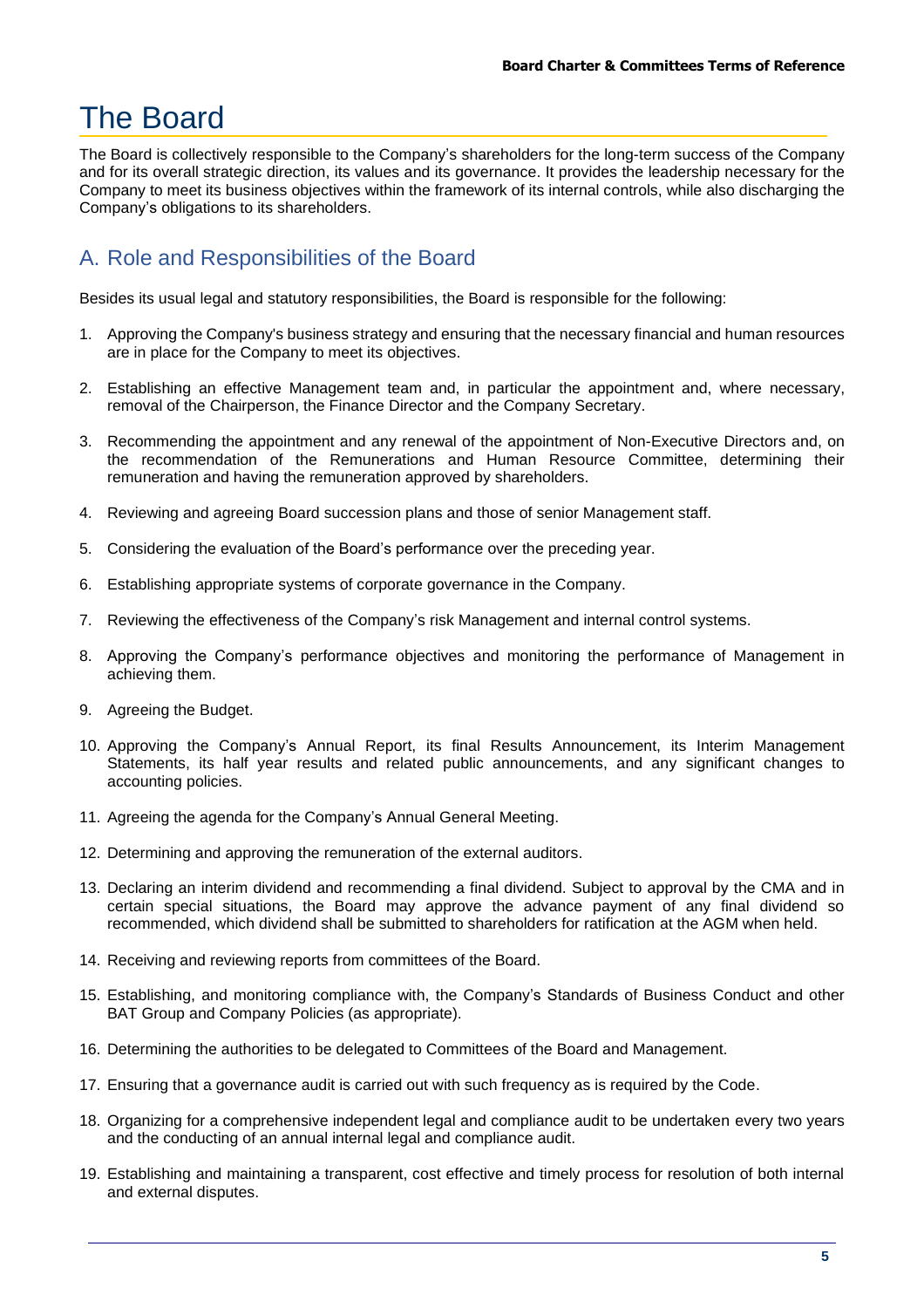#### 20. Proactively managing relationships with stakeholders.

### **Duties of Board members**

The Board has established clear roles and responsibilities in discharging its fiduciary and leadership functions. In exercising fiduciary duties, each Board member is expected to:

- a. Exercise a reasonable degree of care, skill and diligence;
- b. Act in good faith and in the best interests of the Company and not for any other purpose;
- c. Act with integrity at all times and must not place themselves in a situation where personal interests conflict with those of the Company;
- d. Exercise independent judgement always;
- e. Devote sufficient time to carry out their responsibilities on the Board and enhance their skills and competencies to give continued value to the Company;
- f. Promote and protect the image and reputation of the Company;
- g. Owe their duty to the Company; and
- h. Hold in confidence all information available to them by virtue of their position as a Board member.

### **Non-delegation of certain Functions by the Board**

The Board reserves specific powers to itself and delegates other responsibilities to the Management of the Company.

Among the key matters on which the Board alone makes decisions for the Company are the following:

- approving the Company's business strategy, risk policy, plans and objectives;
- approving the Budget;
- approval of major corporate activities and major capital expenditures;
- reviewing corporate performance and effectiveness of the strategies in place at least quarterly;
- identifying the corporate business opportunities and the principal risks in the Company's operating environment;
- reviewing the Company's risk management, internal controls systems and governance framework;
- approving the Company's Annual Report and reviewing its periodic financial reports;
- agreeing the agenda for the Annual General Meeting;
- declaring an interim dividend and recommending a final dividend;
- approving the Standards of Business Conduct and other appropriate Company and BAT Group policies;
- monitoring the effectiveness of the corporate governance practices in place and reviewing the same as appropriate;
- establishing and implementing a system that provides necessary information to the Company's shareholders; and
- agrees the staffing and succession plans for the Board and senior Management and
- considering the evaluation of the Board and Board Committees' performance over the preceding year.

The Board has delegated certain powers covering the day to day operations of the Company to the Managing Director and the Leadership Team as set out in this Charter.

The Managing Director must raise any matters of significance affecting the Company which require the Board's attention, including any matters which exceed the delegated authority of Management.

### B. Composition of the Board

The composition of the Board shall be such that it provides the right balance of skills, competencies and experience, expertise, diversity and independence required to effectively discharge the leadership and oversight functions. The Board shall also be constituted to ensure value addition to the Company.

The Board shall have a minimum of two (2) and a maximum of twelve (12) members as prescribed by the Articles of Association. Majority of the Board shall comprise of Non-Executive Directors who are independent, meaning that they are free from any business or other relationships which could materially interfere with or appear to affect the exercise of their judgement and have not previously been involved in the Management of the Company.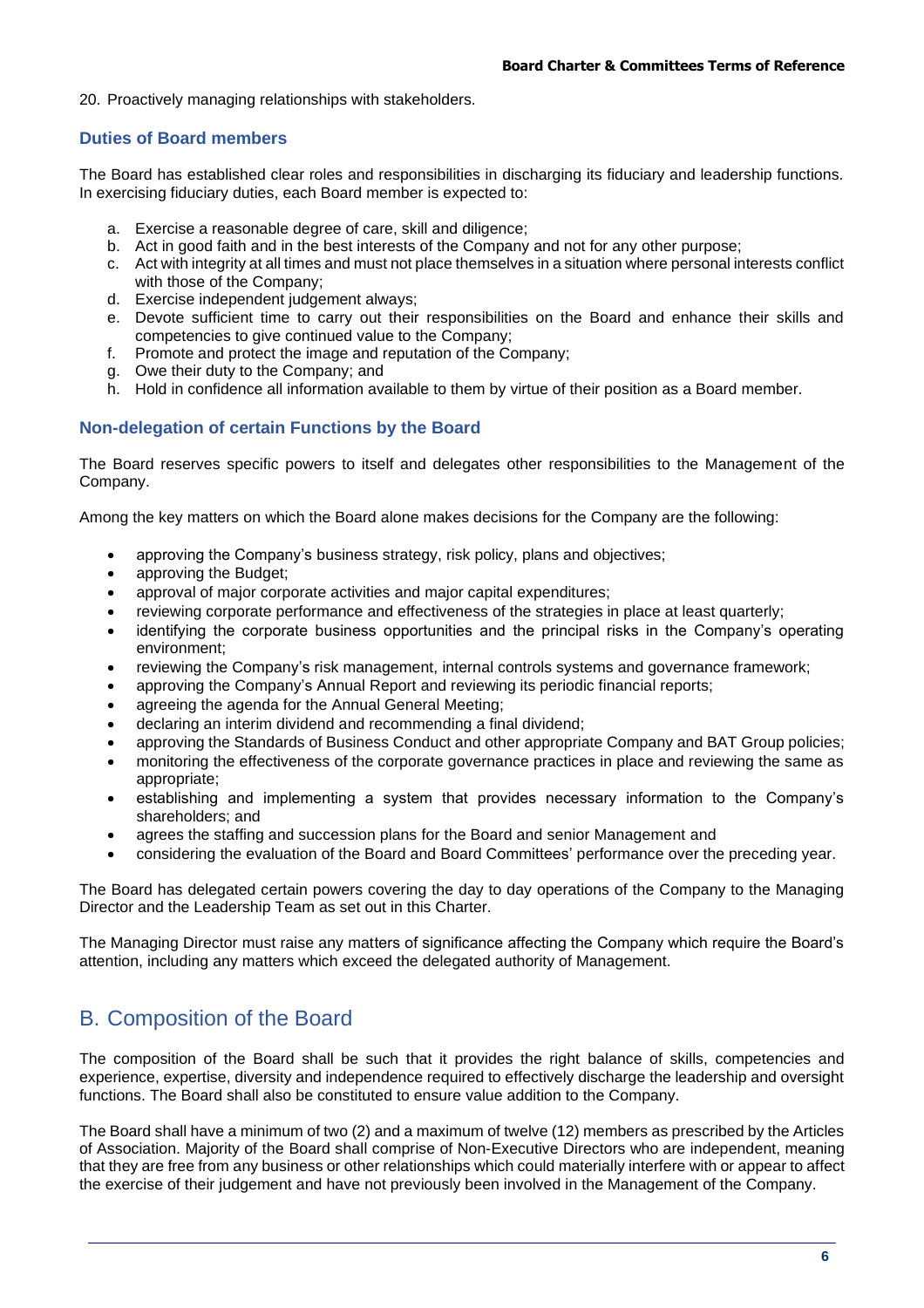#### **Board Charter & Committees Terms of Reference**

The role of the Non-Executive Directors is to help develop strategy and, where appropriate, to provide constructive challenge to Management's proposals. They are responsible for scrutinizing the performance of Management in meeting agreed goals and objectives and for monitoring the reporting of performance.

The Chairperson and two Executive Directors (the Managing Director and the Finance Director) sit on the Board. The remaining members are Non-Executive Directors. There is a clear separation between the roles of the Chairperson of the Board and the Managing Director of the Company as set out in this Board Charter.

#### **Appointment of Board Members**

The Board is committed to refreshing its membership, as appropriate, and shall recommend Directors for appointment by the shareholders at the Annual General Meeting. In the interim and on the recommendation of the Nominations & Governance Committee, the Board has the power from time to time, to appoint any person to the position of Director either to fill a casual vacancy or as an addition to the existing Directors, subject to shareholder approval at the next Annual General Meeting. The Board has put in place a Policy on appointments to the Board which articulates the principles, criteria and procedures for any person's appointment as a Director of the Company.

One third (1/3rd) of the Directors will annually submit themselves for election or re-election by the shareholders at the Company's Annual General Meeting.

Each Board member shall be appointed in writing and must signify acceptance of his/her appointment in writing prior to issuance of relevant documentation on the agreed terms of the appointment. Non-Executive Directors do not have service contracts with the Company but instead have Letters of Appointment which are open to inspection at the Company's registered office upon notice.

The Board will, in consultation with the Nominations & Governance Committee, prepare a profile of its size, composition and member's expertise (considering the nature of the Company's business), for stakeholder information.

### **Appointment of Alternate Directors**

In accordance with the company's Articles of Association, a Board member may appoint an Alternate Director to be his/her alternate and act in his/her place at any meetings of the Board at which the Director is unable to attend. Such Alternate Director shall be an individual vetted by the Nominations & Governance Committee and approved by the Board and shall discharge the obligations placed upon the appointing Director. Alternate Directors shall not be appointed as members of the Audit & Risk Committee.

An Alternate Director shall receive notice of the Company's General Meetings and shall during his/her appointment be an officer of the Company responsible for his/her own acts and defaults.

### **Term and Age Limits for Board Members**

Board members shall hold office for a two (2) year term and are eligible for reappointment. Independent Board members appointed for a cumulative term exceeding nine (9) years are re-designated as non-independent directors. Non-Executive Directors who have served for a total of more than nine (9) years are subject to a particularly rigorous review prior to recommendation for re-appointment.

In line with recommendations of the Capital Markets Authority, Code of Corporate Governance Practices for Issuers of Securities to the Public 2015 the Board has set an age limit of seventy (70) years for Directors. Once a Director crosses this limit, the individual must retire or seek re-election by shareholders at every Annual General Meeting thereafter.

The Nominations & Governance Committee will recommend the renewal of a Board member's tenure subject to consideration of their knowledge and skills, experience as relevant to the Board, tenure on the Board, diversity the member brings, attendance record and an acceptable performance evaluation as determined during the annual Board evaluation.

### **Removal of Board Members**

The Company may remove any Director from office if: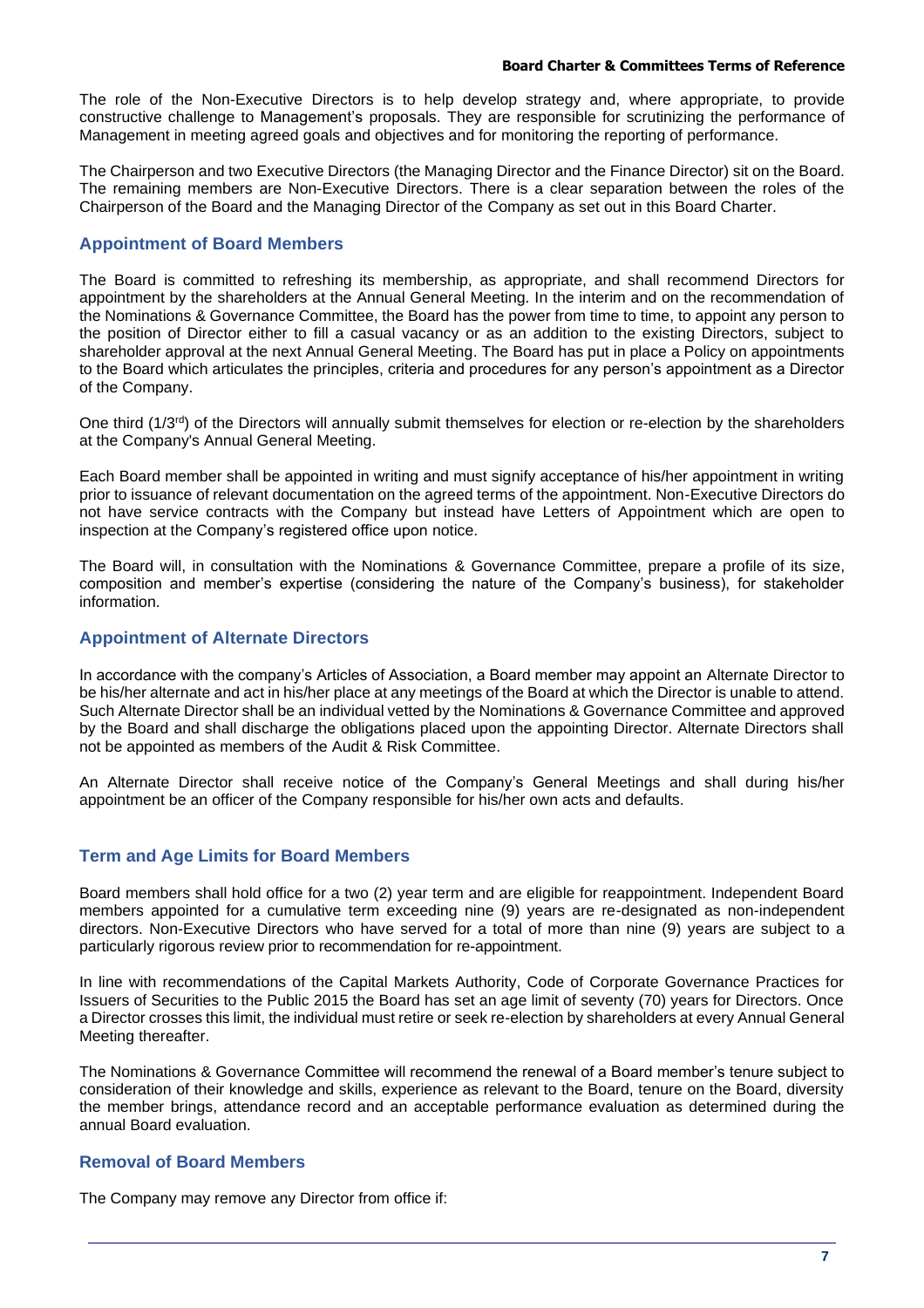- (i) The period of the Director's appointment ends and is not extended for a further term on recommendation by the Nominations & Governance Committee to the Board; or
- (ii) If the Director retires in accordance with the Articles of Association and the Board upon recommendation by the Nominations & Governance Committee requests the Director not to offer him/herself up for reelection; or
- (iii) If the Director is not re-elected at an Annual General Meeting of the Company at which he/she has retired and offered him/herself for re-election in accordance with the Articles of Association; or
- (iv) If the Director is required to vacate office for any reason pursuant to Article 111 or any other provisions of the Articles of Association; or
- (v) If the Director is removed from office or otherwise required to vacate office under provisions of any applicable law.

Any Director who is removed from office for any reason continues to be subject to the duty to avoid conflicts of interest or the exploitation of any property, information or opportunity that he/she became aware of while a Director of the Company; and, not to accept benefits from third parties on things done or omitted to be done before ceasing to be a Director of the Company.

### **Multiple Directorships**

To ensure effective participation in Board matters, Non-Executive Directors of the Company shall not hold directorships in more than three (3) public listed companies at any one time, while Executive Directors of the Company shall not hold a directorship in more than two (2) public listed companies.

The Chairperson of the Board shall only Chair the board of two (2) public listed companies at any one time, to permit him/her devote sufficient time to steering the respective boards. All Directors must promptly disclose outside directorships and inform the Chairperson of any changes to these directorships.

# C. Meetings of the Board

The Board meets at least four (4) times annually. Special meetings of the Board are convened to deal with urgent matters where necessary. The normal quorum for meetings of the Board is three (3) Directors comprised of one executive director and two non-executive directors.

The agenda for Main Board meetings is set by the Chairperson in consultation with the Managing Director and the Company Secretary. Notice of Board meetings confirming the venue, time and date, together with an agenda of items to be discussed and copies of all Board papers, shall be sent to the Board and to all other attendees as appropriate, at least five (5) working days before the meeting. Minutes of Board meetings are circulated to Members within five (5) working days following the meeting.

The Head of Legal and External Affairs to the Company ordinarily attends all meetings of the Board. To assist the Board in its deliberations, other members of Management are invited to its meetings from time to time as appropriate, and in particular when the Company's future strategy and Budget are under discussion. The Chairperson makes him/herself available to meet with Non-Executive Directors, if required, prior to meetings of the Board without the Executive Directors present.

All Directors are aware of their responsibility to take decisions objectively which promote the success of the Company for the benefit of its shareholders. The Chairperson will always seek to obtain consensus at Board meetings but, in exceptional circumstances, decisions will be taken by majority. If any Director has concerns about the running of the Company or a proposed action which cannot be resolved, such concerns will be recorded in the Board minutes.

The Managing Director is responsible for implementation of the Board's decisions and may delegate such implementation to the Leadership Team. The Board is responsible for monitoring implementation of its resolutions.

The Board and its Committees are supplied with high quality, up-to-date information for review in good time prior to each meeting to enable them to discharge their responsibilities. There is open communication between senior Management and Board members.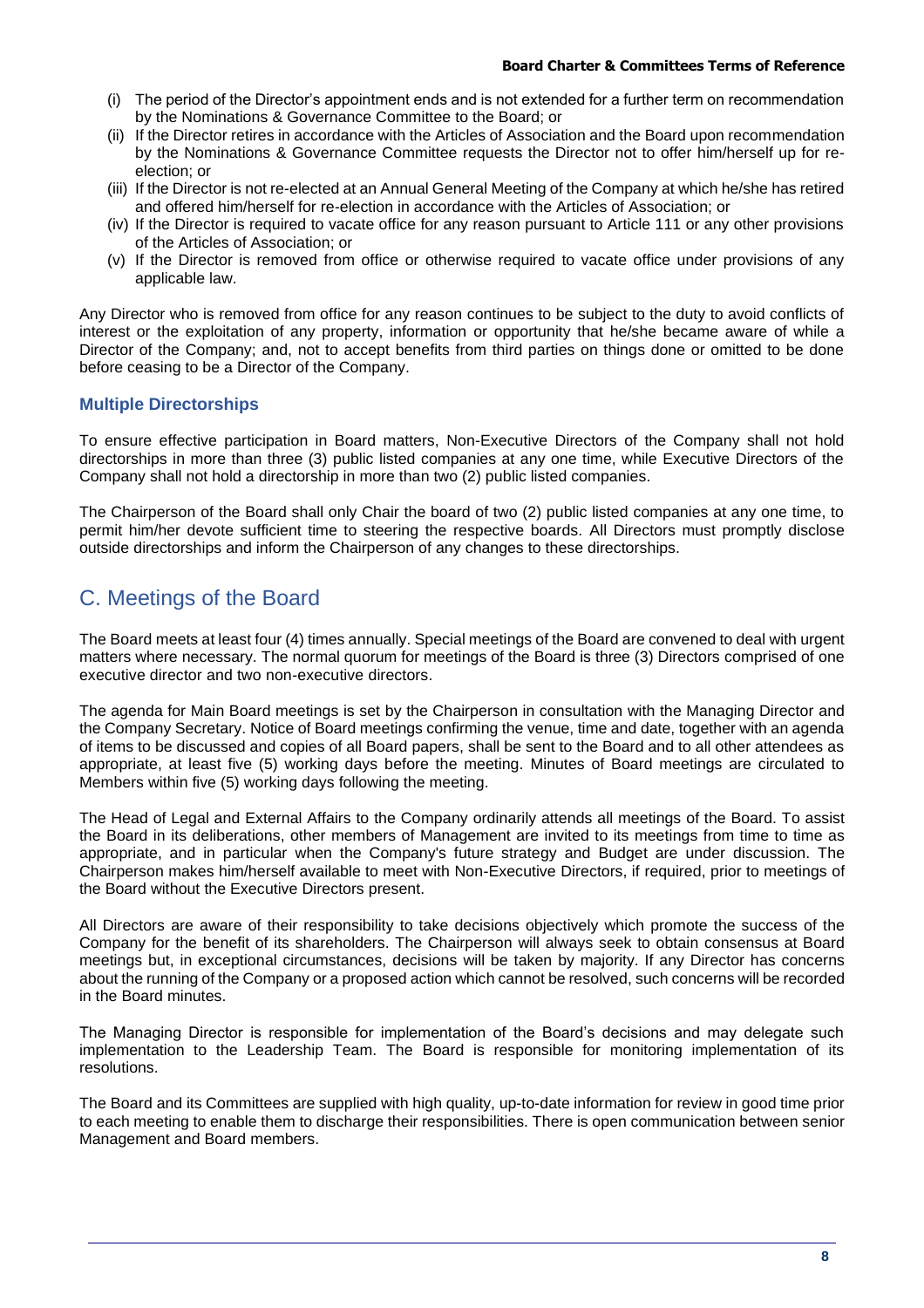### **Attendance of Board Meetings by Electronic Means**

The Board or a Committee of the Board may hold meetings by telepresence, telephone, either by conference telephone connection(s) or by a series of telephone conversations, or by any other communication equipment which allows all persons participating in the meeting to speak and hear each other.

For such meetings, the Company Secretary ensures that necessary arrangements are in place to facilitate effective communication during the meeting. Confirmation that all meeting attendees can hear each other and members attending the meeting is confirmed at the start of the meeting. Views of Board members expressed using such communications are treated as votes in favour or against a resolution and the resolution is valid and effectual as a resolution of the Board.

# D. Board Committees

Committees are established to assist the Board in performing its duties. There are three permanent committees i.e. the Audit & Risk Committee, Nominations & Governance Committee and the Remuneration Committee. The Board may establish ad-hoc committees on a need basis.

The Board shall appoint the chairperson of each Committee. In the absence of the Chair, Committee members shall choose one amongst their number to chair any meeting.

The Board is collectively responsible for any decision taken by any Committee. A Committee may only perform the tasks delegated to it by the Board and should not exceed the authority conferred on it or the Board. Decisions which by law should be made by the main Board are not delegated to a Committee.

### **Committee Terms of Reference**

The Board has put in place and periodically reviews terms of reference for each Board committee. The terms of reference articulate the roles and responsibilities of the respective Committee, its composition and mode of operation. The Terms of reference of each Committee are set out below.

#### **1. Audit & Risk Committee**

The Audit & Risk Committee's purpose is to assist the Board in carrying out its responsibilities with respect to the management of business risks and internal controls and the conduct of business in accordance with the applicable corporate governance and ethical business conduct standards and rules. The Committee's terms of reference are attached to this Board Charter as *Appendix 1*.

#### **2. Nominations & Governance Committee**

The Nominations & Governance Committee primarily makes recommendations to the Board on suitable candidates for appointment to the Board and its Committees ensuring that all have an appropriate balance of expertise and ability. It is also responsible for annually assessing the independence of Board members, reviewing succession plans for Board members and evaluating the effectiveness of the Board and of the Directors in the discharge of their responsibilities. The Committee's terms of reference are attached to this Board Charter as *Appendix 2*.

#### **3. Remuneration Committee**

The Remuneration Committee is responsible for setting executive remuneration covering salary and benefits, performance based variable rewards, retirement benefits and terms of service, and monitoring and advising the Board on major changes to the policy on employee benefit structures for the Company. The Committee's terms of reference are attached to this Board Charter as *Appendix 3*.

### **Committee Meetings**

Each Committee shall meet at such frequency as set out in its Terms of Reference. Meetings of the Committee shall be called by the Secretary of the Committee at the request of the Committee Chair.

Notice of each Committee meeting confirming the venue, time and date, together with an agenda of items to be discussed and copies of all Committee papers, shall be sent to all members of the Committee, and to all other attendees as appropriate, at least five (5) working days before the meeting.

The agenda for each Committee meeting shall be determined by the Chairperson considering the views of other Committee members as appropriate. The quorum for any Committee meeting shall be a minimum of two members or such other higher number as set out in the respective Committee Terms of Reference.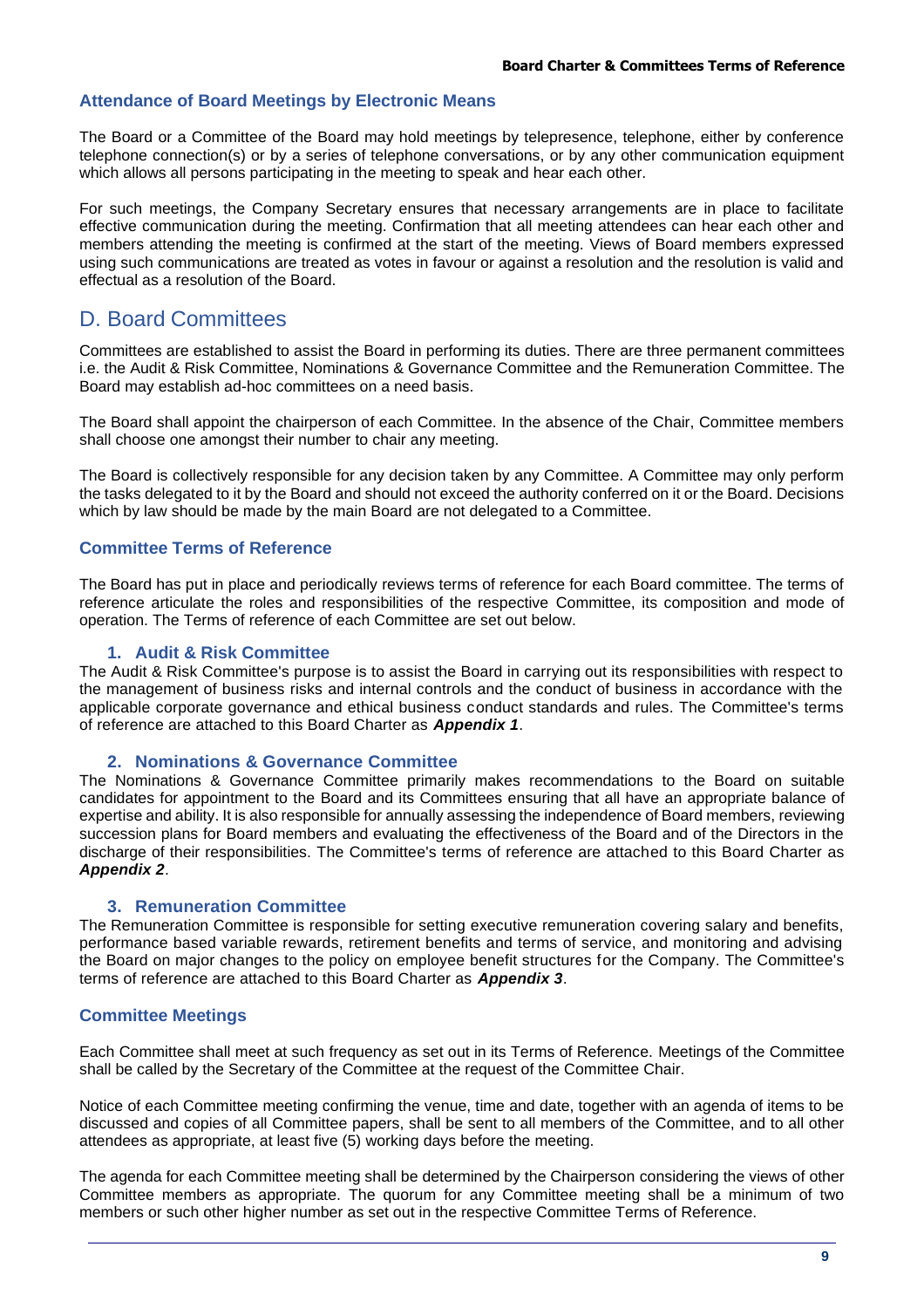Minutes of the meeting of the Committee shall be circulated to Members within five (5) working days following the meeting. The Committee's Secretary shall keep a record of all minutes of Committee Meetings.

### **Committee Reporting**

Each committee informs the Board of the actions it has taken and any major or material developments which come to its knowledge. The Board periodically receives a report from each Committee describing the Committee's actions and findings on any matter and matters for noting or approval.

The Board determines the procedure and process within which Committees may take independent professional advice at the Company's expense.

Unless otherwise authorised by the Board, all the recommendations of Committees may be ratified by the Board to facilitate implementation by Management.

### **Committee Evaluation**

The Board will periodically review the adequacy, efficiency and effectiveness of the committee structure, including the number and nature of committees, their membership and committee terms of reference.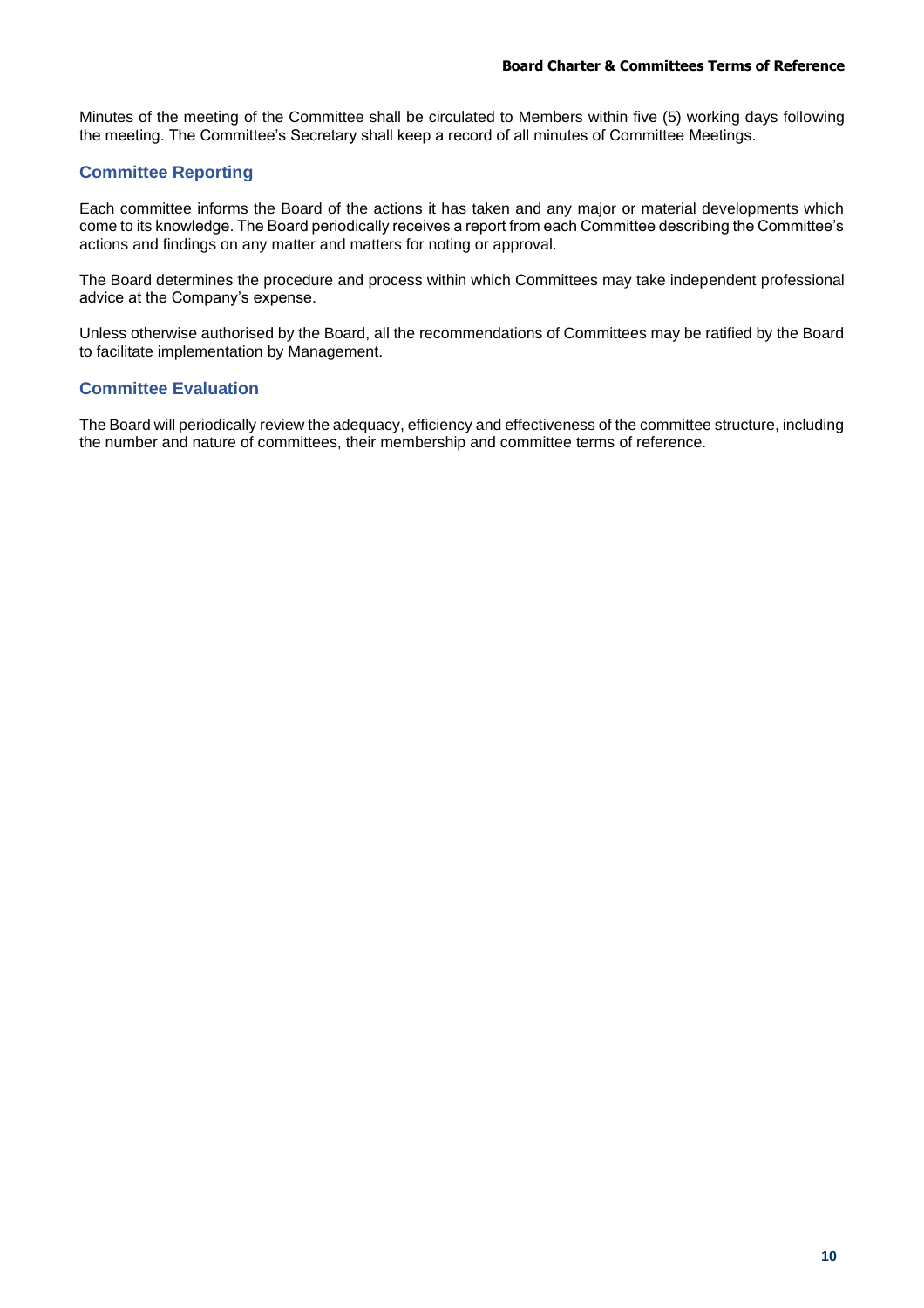# Roles of the Board Chair and the Managing Director

# Chair of the Board and Managing Director

The Chairperson and Managing Director are responsible for the profitable operation of the Company. Their roles are separate, with each having distinct and clearly defined duties and responsibilities, as set out below. These may be modified from time to time by the Board.

## Role of the Chair of the Board

The Chair of the Board creates the conditions for overall Board and individual Director effectiveness. He/she is responsible for leadership of the Board, for ensuring its effectiveness on all aspects of its role and for facilitating the productive contribution of both Executive and Non-Executive Directors. He/she sets the agenda for Board meetings in consultation with the Managing Director and the Company Secretary. He/she is also responsible for ensuring that the interests of the Company's shareholders are safeguarded and that there is effective communication with them.

The Chair of the Board is accountable to the Board for leading the direction of the Company's corporate and financial strategy and for the overall supervision of the policies governing the conduct of the Company's business.

The Chair's specific duties and responsibilities are as follows:

- 1. To preside at meetings of shareholders and of the Board.
- 2. To monitor the performance of the Managing Director and other Directors and to act on performance evaluations undertaken by the Board by recognizing the strengths and weaknesses of the Board and, if appropriate, proposing new members or seeking resignations.
- 3. To lead the direction of the Company, with particular emphasis on:
	- (i) Corporate and business strategy;
	- (ii) Financial strategy;
	- (iii) Corporate culture and corporate Management structure;
	- (iv) Corporate governance and standards of business conduct; and
	- (v) The establishment and maintenance of controls and regulations necessary to protect the rights and interests of shareholders and creditors of the Company.
- 4. To ensure a clear business and financial strategy for the Company is formulated for recommendation to the Board.
- 5. To determine for the Board's consideration delegated authorities and limits for:
	- (i) Capital expenditure;
	- (ii) Acquisition and disposal of assets; and
	- (iii) Borrowing and other plans to finance the activities of operating subsidiaries
- 6. To chair the Nominations & Governance Committee, this considers candidates for appointment to the Board and the Committees.
- 7. To attend the Remuneration Committee as a Member and to participate in the Committee's consideration of policies with respect to the remuneration and retirement benefits and other benefit plans of Executive Directors and other members of the Leadership Team.
- 8. To ensure that all Directors are kept properly briefed and that the Board Committees receive the support and information they need in a timely manner to enable them to fulfil their functions efficiently and effectively.
- 9. To monitor and evaluate the performance of the Company and to initiate any corrective action in conjunction with and through the Managing Director.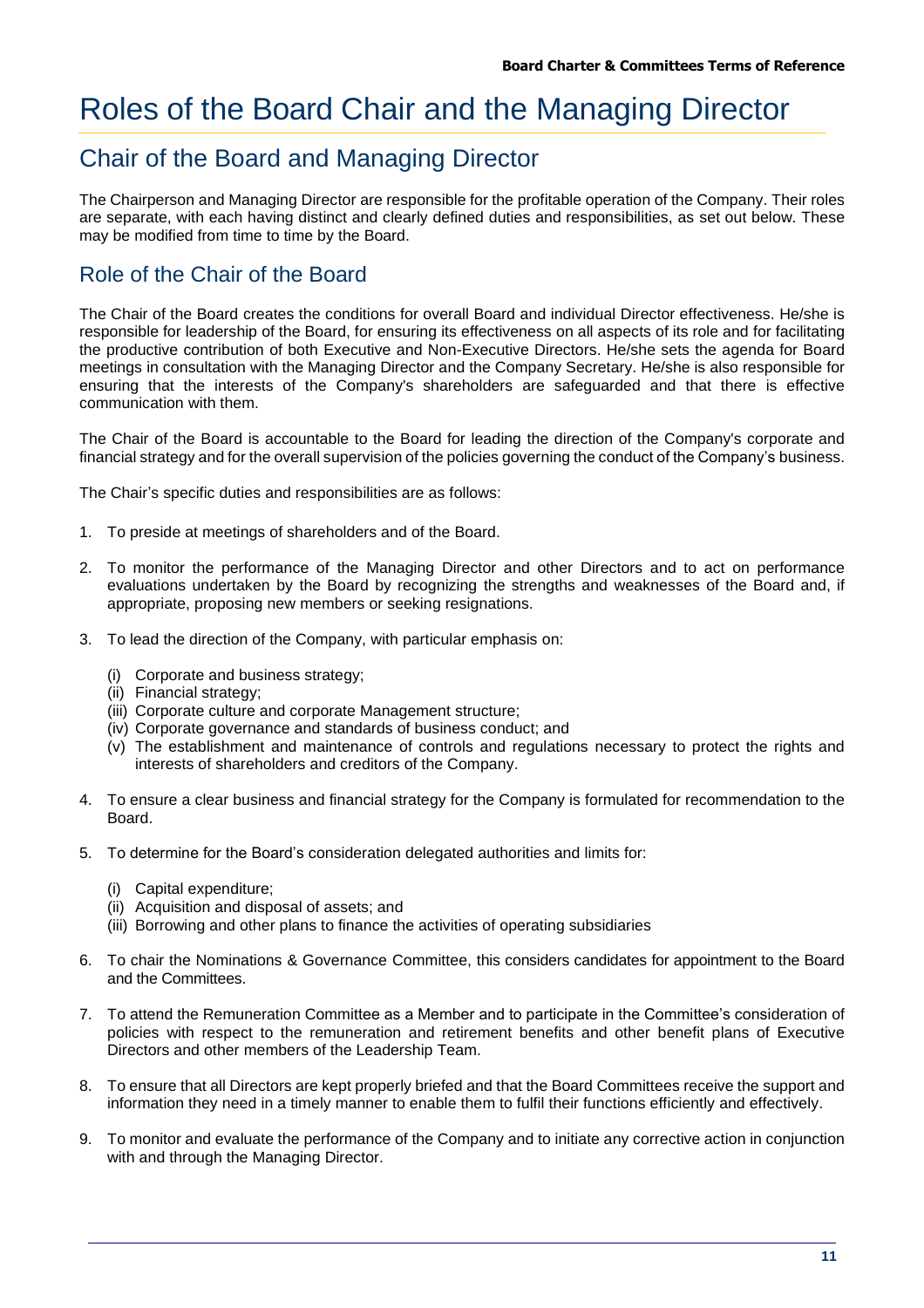#### **Board Charter & Committees Terms of Reference**

- 10. In conjunction with the Managing Director to establish and maintain relationships with government institutions, shareholders and potential shareholders and major external bodies, and to ensure that their views, and in particular those of shareholders, are communicated to the Board as a whole.
- 11. To refer to the Board all matters of major importance to the Company's progress and well-being, including the matters listed above, for the purposes of securing advice, guidance, authorisation and/or decision.
- 12. To undertake such representational responsibilities as may be appropriate.

## Role of the Managing Director

The Managing Director has overall responsibility for the performance of the Company. He/She provides leadership to the Company to enable the successful planning and execution of the objectives and strategies agreed by the Board. He/She is also responsible for stewardship of the Company's assets and, jointly with the Chairperson, for representation of the Company externally.

He/She is accountable to the Board or to the Chairperson as appropriate, for the discharge of the following specific duties and responsibilities:

- 1. To preside at meetings of the Management's Leadership Team.
- 2. To be responsible and accountable to the Chairperson and the Board for the management and profitable operation of the Company.
- 3. To prepare plans and programmes for the attainment of approved objectives and to recommend such plans and programmes to the Board.
- 4. To create the conditions within the Company for the efficient operation by the responsible managers of all management functions and units.
- 5. To ensure that adequate organisation, plans procedures and controls are made for the proper execution of Functional Directors' duties and attainment of objectives.
- 6. To ensure that timely action is taken to rectify prospective failure to meet previously agreed operating objectives.
- 7. To monitor the performance of the Leadership Team and to render them advice, assistance and guidance.
- 8. To develop, and ensure compliance with, Company policies governing the way business will be conducted.
- 9. To provide leadership in and report progress upon the Company's commitment to high business standards generally (including standards of environmental care, safety at work and the role of operating subsidiaries in community affairs).
- 10. To ensure that proper procedures are put in place for career development within the Company.
- 11. To keep the Chairperson informed on all matters of importance.
- 12. To facilitate the discharge by the Chairperson of his duties and responsibilities.
- 13. In conjunction with the Chairperson to establish and maintain relationships with government institutions, shareholders and potential shareholders and major external bodies.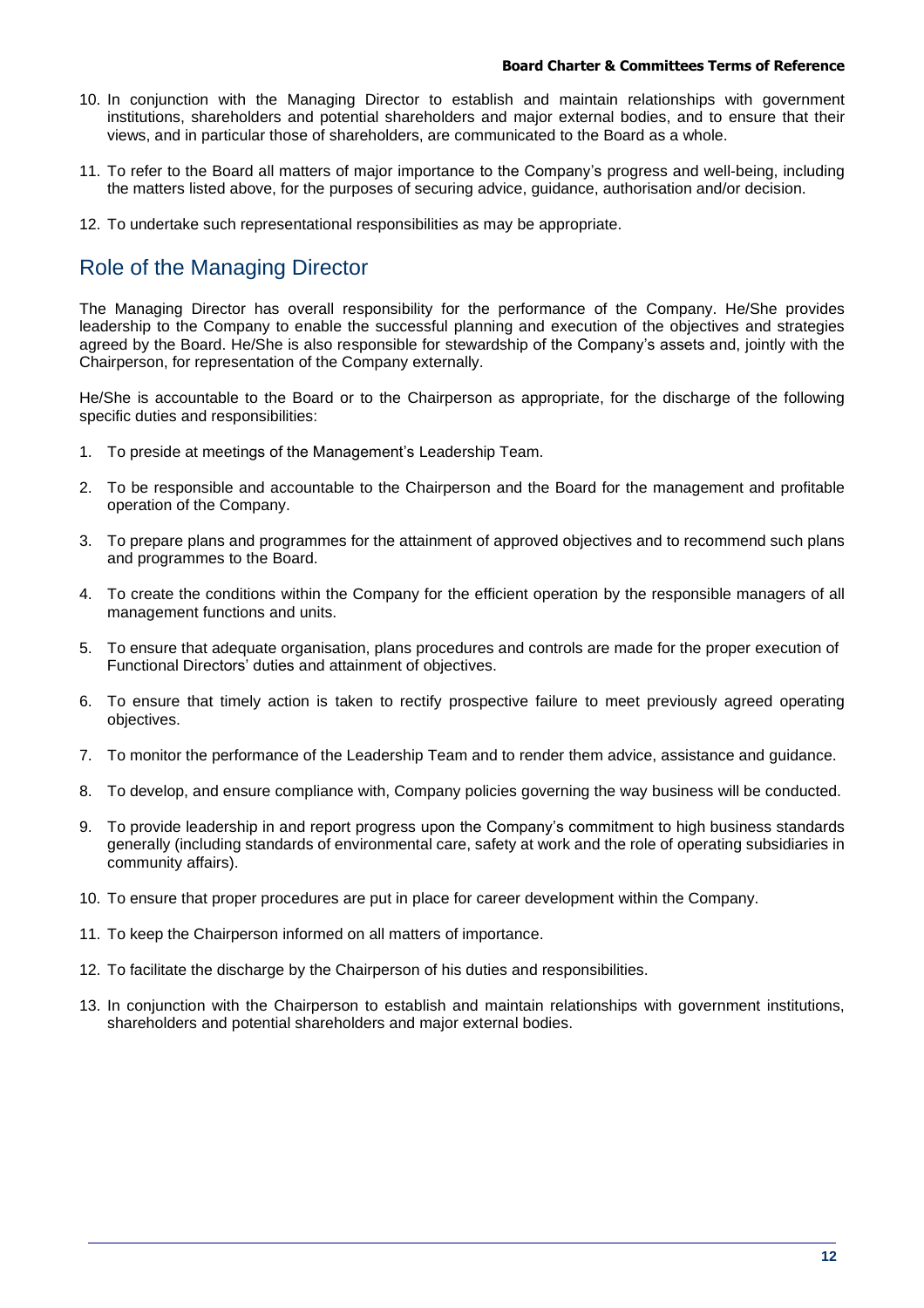# Role of the Company Secretary

The Board shall appoint a suitably qualified Company Secretary for such term and upon such conditions as it deems fit, to assist in undertaking its activities. The Company Secretary shall be a member of the Institute of Certified Secretaries (ICS) in good standing.

The Company Secretary or his or her nominee attends all meetings of the Board, the Audit & Risk Committee and the Nominations & Governance Committee and advice on procedural or regulatory matters. The Company Secretary or his or her nominee is responsible for:

- 1. Preparing agendas and minutes of meetings, arranging for them to be approved by the Chairperson of the relevant meeting and circulating them as appropriate;
- 2. Under the direction of the Chairperson, ensuring that the Board and its Committees receive high quality, upto-date information for review in good time ahead of each meeting;
- 3. Ensuring good information flows within the Board and its Committee and between the Non-Executive Directors and senior Management.
- 4. Advising the Board through the Chairperson on all corporate governance matters,
- 5. Assisting the Board with the evaluation exercise
- 6. Keeping custody of the Company's seal, maintaining a record of its use and accounting to the Board for its use;
- 7. Keeping and updating a register of conflicts of interest;
- 8. Coordinating the governance audit process, and,
- 9. Facilitating effective communication between the organization and the shareholders.

The Board shall undertake an annual evaluation of the performance of the Company Secretary and give feedback as appropriate. Removal of the Company Secretary shall be a matter for the Board.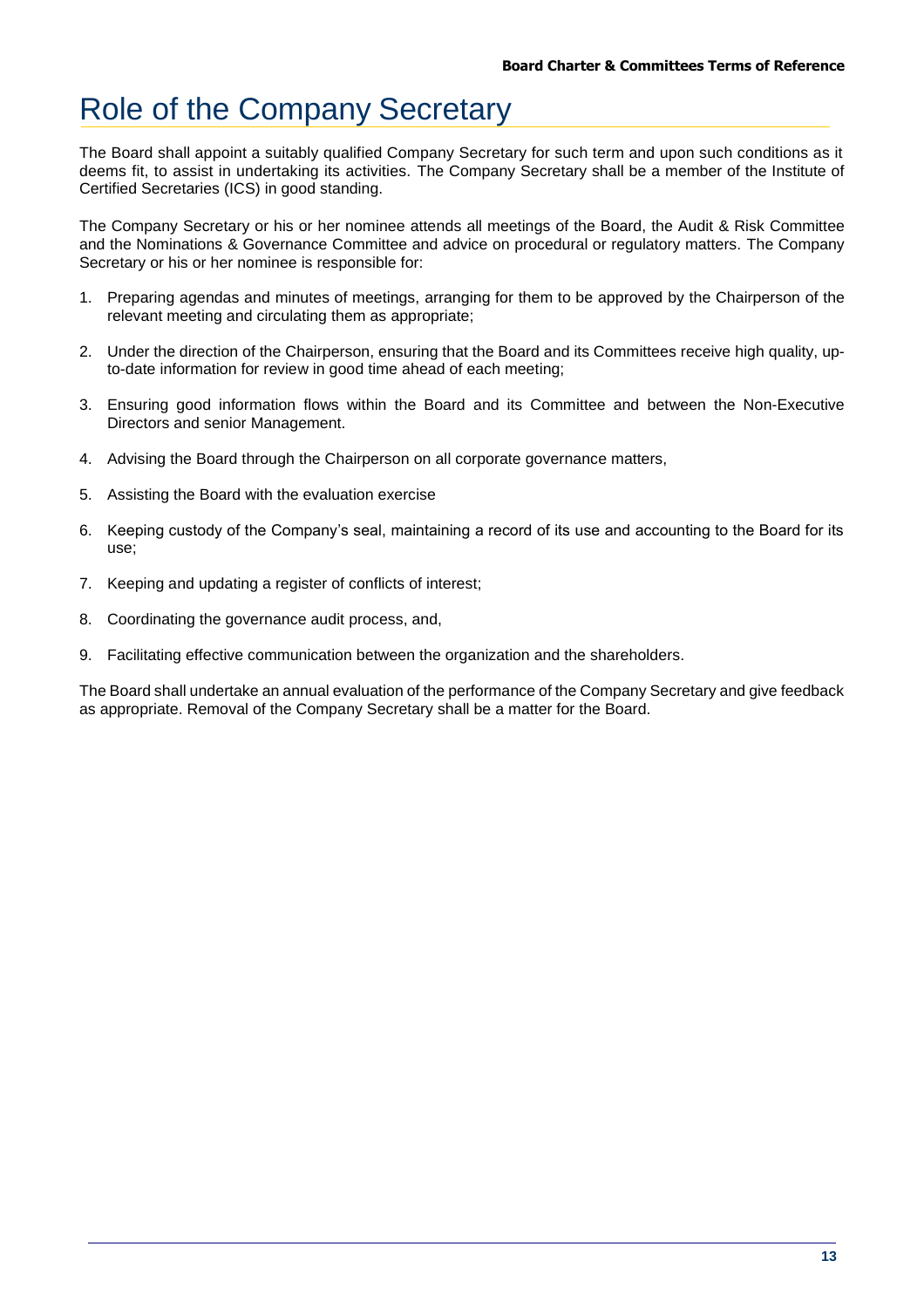# Practices of the Board

## 1. Conflicts of Interest

The Board has formal procedures for managing compliance with the conflict of interest provisions of the Companies Act 2015 and the Code of Corporate Governance Practices for Issuers of Securities to the Public 2015 (the "CMA Code"). The Company's Articles of Association permit the Board to authorize situational conflicts.

Directors are required to give advance notice of any potential or actual conflict issue to the Chairperson or Company Secretary, and these are considered either immediately or at the next Board meeting. At the start of any Board or Committee meetings, Directors are also required to declare any conflicts of interest with respect to matters listed on the respective meeting agenda. The conflicted Director is excluded from the quorum and vote on the matter on which the conflict has been declared.

# 2. Board Work-plan

The Board develops an annual work-plan to guide its activities in driving the Company's strategy. The work-plan shall include:

- (i) The Board and Board Committees meeting schedule;
- (ii) Formulation and review of the strategic plan;<br>(iii) Assessment and monitoring of Management'
- Assessment and monitoring of Management's implementation of strategies, policies and plans;
- (iv) Risk assessment and management which includes financial reports, the annual report and the Company's full year forecast;
- (v) Reporting of Board Committees;
- (vi) Policy making and review;
- (vii) Review of the corporate governance practices in place including, board evaluation, succession planning, declaration of interest, CMA Corporate Governance Compliance report, compliance with the Company's Standards of Business Conduct, etc.
- (viii) Approval and review of Policies;
- (ix) Oversight over the Company's provident funds;
- (x) Stakeholder communication; and,
- (xi) Board training and development.

### 3. Risk Management and Internal Control

The Board is responsible for determining the nature and extent of the significant risks that the Company is willing to take to achieve its strategic objectives and for maintaining sound risk management and internal control systems. With the support of the Audit & Risk Committee, and in line with the BAT Group Risk manual, the Board carries out a review of the effectiveness of its risk management and internal control systems annually, covering all material controls including financial, operational and compliance controls and risk management systems.

Risk registers, based on a standardised methodology, are used to identify, assess and monitor the key risks (both financial and nonfinancial) faced by the business. Information on prevailing trends, for example whether a risk is increasing or decreasing over time, is provided in relation to each risk and all identified risks are assessed at three levels (high/medium/low) by reference to their impact and likelihood. Mitigation plans are put in place to manage the risks identified and the risk registers and mitigation plans are reviewed by the Board on a regular basis.

The Company also completes a checklist of the key controls annually in compliance with the BAT Group best practice, known as the Control Navigator. Its purpose is to enable a self-assessment into the internal control environment, and to assist the Board and Management in identifying any controls which may require strengthening and monitoring action plans to address control weaknesses. The Control Navigator checklist is reviewed annually to ensure that it remains relevant to the business and covers all applicable key controls.

### 4. Training and Professional Development

All Directors receive induction on joining the Board, covering their duties and responsibilities as directors. Non-Executive Directors also receive a full programme of briefings on all areas of the Company's business from the Executive Directors and Senior Management staff. A factory tour and market visit would ordinarily be included in the induction programme. Non-Executive Directors may request such further information as they consider necessary.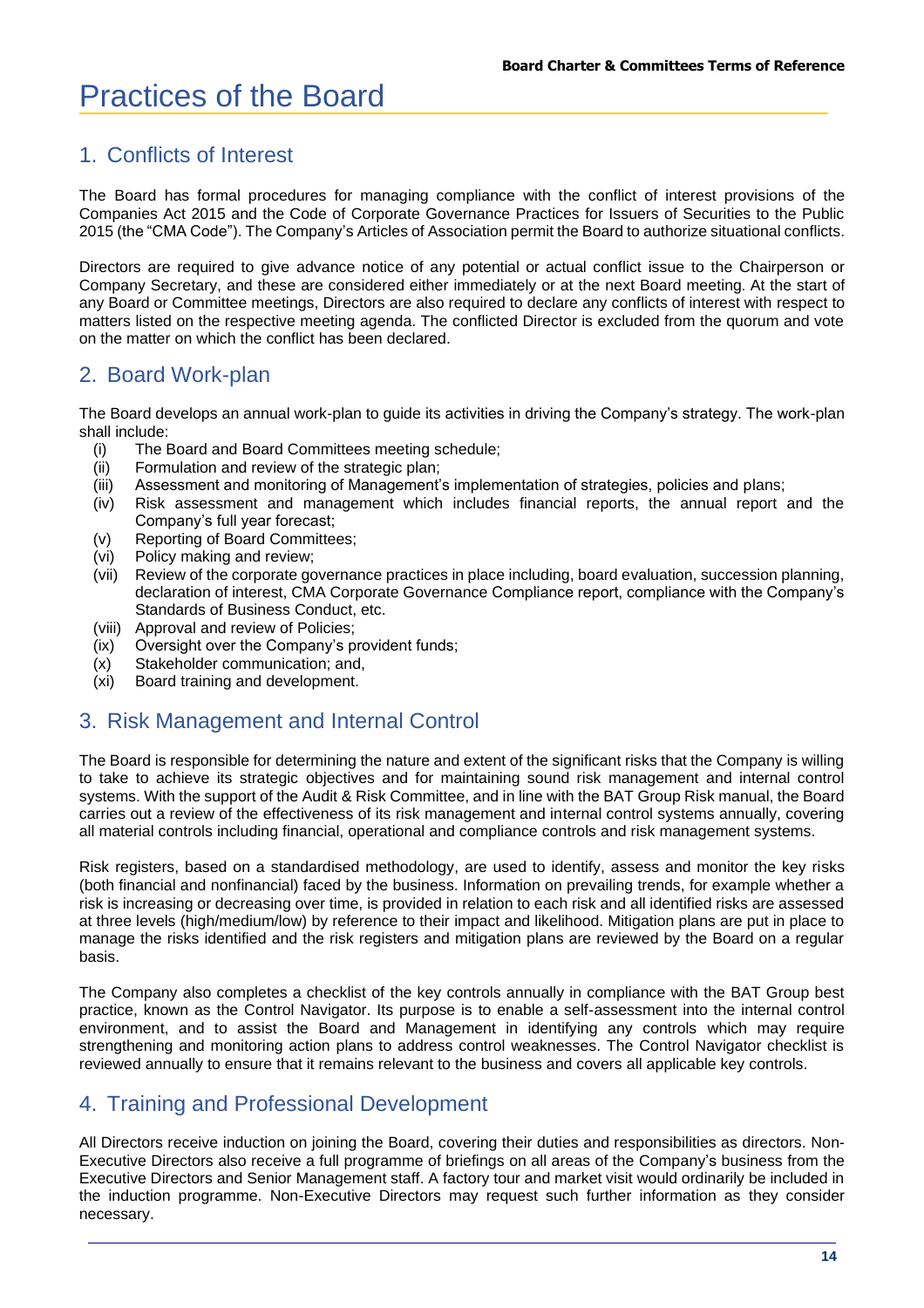#### **Board Charter & Committees Terms of Reference**

All Directors also receive briefings designed to update their skills and knowledge on a regular basis (for example in relation to the business and on legal and regulatory requirements) and take part in market visits and visits to Company sites across the country to keep them updated on the changing business environment. In line with the CMA Code, Board members are required to undertake at least twelve (12) hours of training and continuous skills development annually to enhance governance practices and other matters of interest to the Company. The training is facilitated by the Company or any other credible sources.

### 5. Board member access to Employees, Company Information and Professional Advice

Board members have full and free access to employees of the Company with such access being organised through the Managing Director. The Board members are expected to ensure that any such access is prudently undertaken and does not disrupt the Company's operations.

Board members also have unrestricted access, through the Chairperson, to all information that they may need for the conduct of their duties and business. The Chairperson and the Managing Director may invite members of Management to make presentations at Board meetings to provide insights into certain aspects of the Company's business or operations as appropriate.

Directors are entitled, in furtherance of their duties, to take independent professional advice at the Company's expense. All Directors have access to the advice and services of the Company Secretary.

### 6. Board Remuneration

The Board shall establish and maintain formal and transparent remuneration policies and procedures that attract and retain Board members. Such policies should be aligned to the Company's strategy.

The remuneration policy for Board members shall clearly stipulate the elements of such remuneration including directors' fee, attendance allowances and bonuses. Directors remuneration shall be retroactively approved by shareholders at the Annual General Meeting.

The Executive directors' remuneration shall be competitively structured in line with remuneration for other directors in the same industry, shall have an element linked to corporate performance and shall be aligned with the business strategy and long-term objectives of the Company.

The Board remuneration policies and procedures are disclosed in the Company's annual report and approved by shareholders in the annual general meeting.

# 7. Evaluation of Board Performance

The Board conducts a critical evaluation of its activities on an annual basis. The evaluation is facilitated by the Company Secretary on the understanding that at least once every three or four years, an external facilitator may be engaged. A questionnaire-based peer review of the performance of the Chairperson, the Executive Directors, the Non-Executive Directors, the Board and its Committees is conducted.

- The results of the review of the Board and its Committees are discussed by the Nominations & Governance Committee and presented to the Board.
- The review of individual performance of each Director is discussed by the Nominations & Governance Committee and thereafter individually discussed by the Chairperson with the Director.
- The results of the Chairperson, the Managing Director and the Company Secretary's performances are discussed by the Nominations & Governance Committee and feedback given to the them.

The Board will periodically review the adequacy, efficiency and effectiveness of the committee structure, including the number and nature of committees, their membership and committee terms of reference.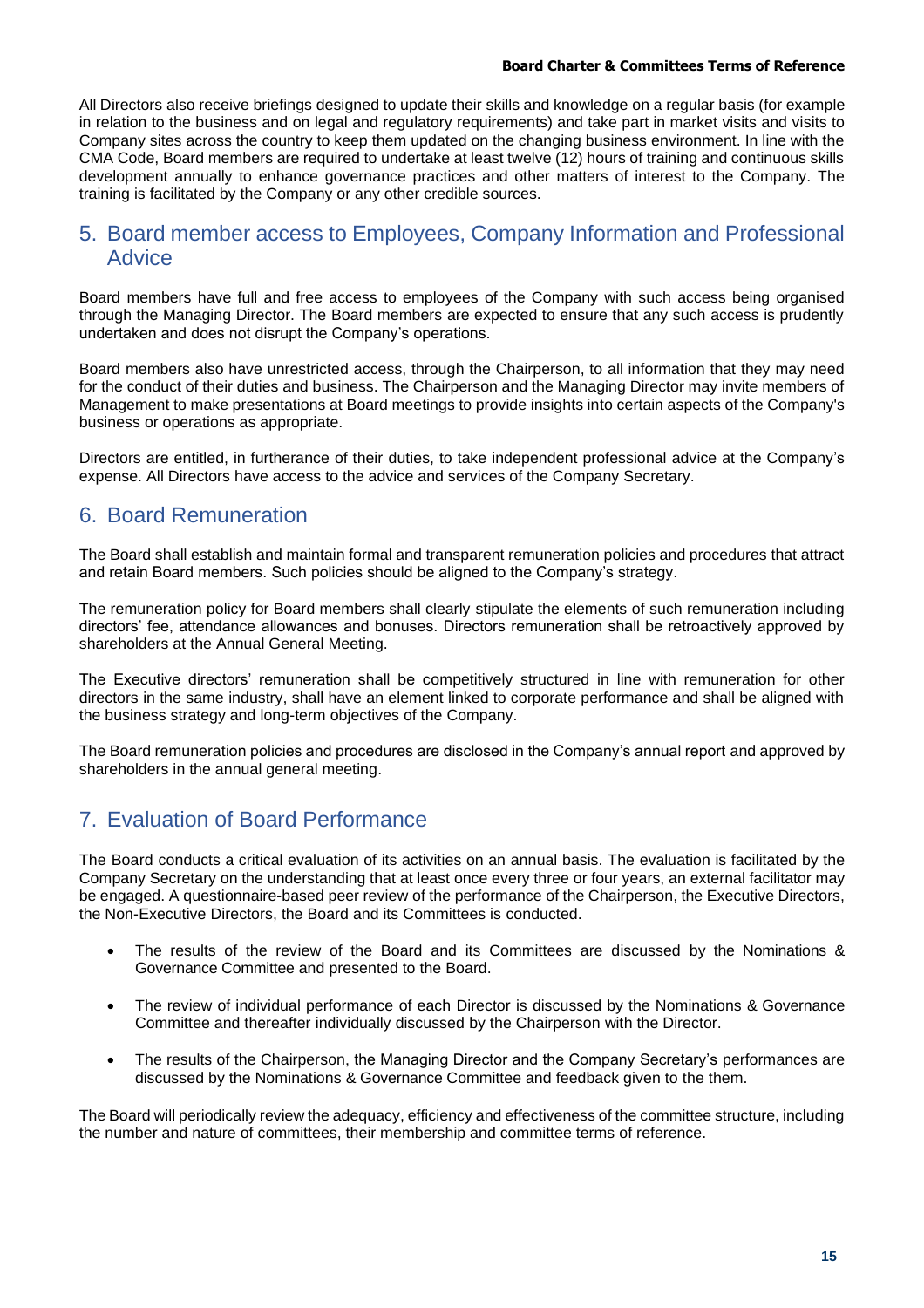### 8. Board and Management Succession Planning

The Board shall approve, periodically review and maintain a clear succession plan for the members of the Board, Managing Director and senior Management of the Company. The Board shall maintain a skills and relevant competencies matrix which shall guide the appointment of Board members.

## 9. Dispute Resolution

The Board has put in place formal processes/structures for the resolution of both internal and external disputes and ensures that the Company pursues alternative dispute resolution mechanisms in the first instance prior to reference of any disputed matters for determination by the courts.

The Company's processes and mechanisms for dispute resolution are reviewed periodically to ensure that they are efficient, cost effective, expeditious and aligned to the changing landscape of dispute resolution. In addition, the Company has a Dispute Resolution Policy to guide on the process of handling internal and external conflicts. The Dispute Resolution Policy can be found on the Company's website [www.batkenya.com.](http://www.batkenya.com/)

### 10. Corporate Disclosures

With respect to corporate disclosures, the Board continues to disclose such information in relation to the Company as required by the CMA Code, the law, applicable internal policies and in line with principles of good corporate governance. These disclosures are made through appropriate media e.g. the Company's annual report, local dailies, Company's website, through the Regulators, etc.

## 11. Shareholder Rights

The Board recognizes and respects the rights of the Company's shareholders and shall facilitate the effective exercise of the rights of shareholders as appropriate. In that respect, the Board has ensured that:

- a. Shareholders receive relevant information on the Company's performance through the timely distribution of annual reports and half year results;
- b. Shareholders are promptly advised on the dates, location and agenda of the Annual General Meeting and any other general meetings of the Company;
- c. Shareholders convenience is considered when selecting a venue and location for the Annual General Meeting;
- d. Shareholders have a secure method to transfer and register ownership of their shares;
- e. Shareholders are encouraged to participate during the Annual General Meeting and to exercise their votes, query the financial statements or any matter;
- f. Explanatory Notes on each resolution to be passed at the AGM are availed alongside the Notice and Agenda;
- g. A Shareholder Open-Day is held at one of the Company sites to provide shareholders with additional information on the Company's operations and key focus areas at that time;
- h. An effective communication policy to enable communication with shareholders and stakeholders is in place;
- i. Regular investor briefings are organized to explain the Company's performance;
- j. All shareholders are treated equitably;
- k. Modern communication techniques e.g. websites and emails are used to communicate with shareholders; and,
- l. It engages the media on dissemination of important company information.

### 12. Stakeholder Relations

The Board places considerable emphasis on the need for the business to operate sustainably, meet stakeholder expectations and the expectations of the wider community. The Board is committed to proactively managing the Company's relationship with stakeholders and has identified the Company's key stakeholders and put in place strategies and policies (guided by BAT Group policies, where appropriate) to manage relations with them. These strategies are reviewed from time to time to ensure that they remain effective.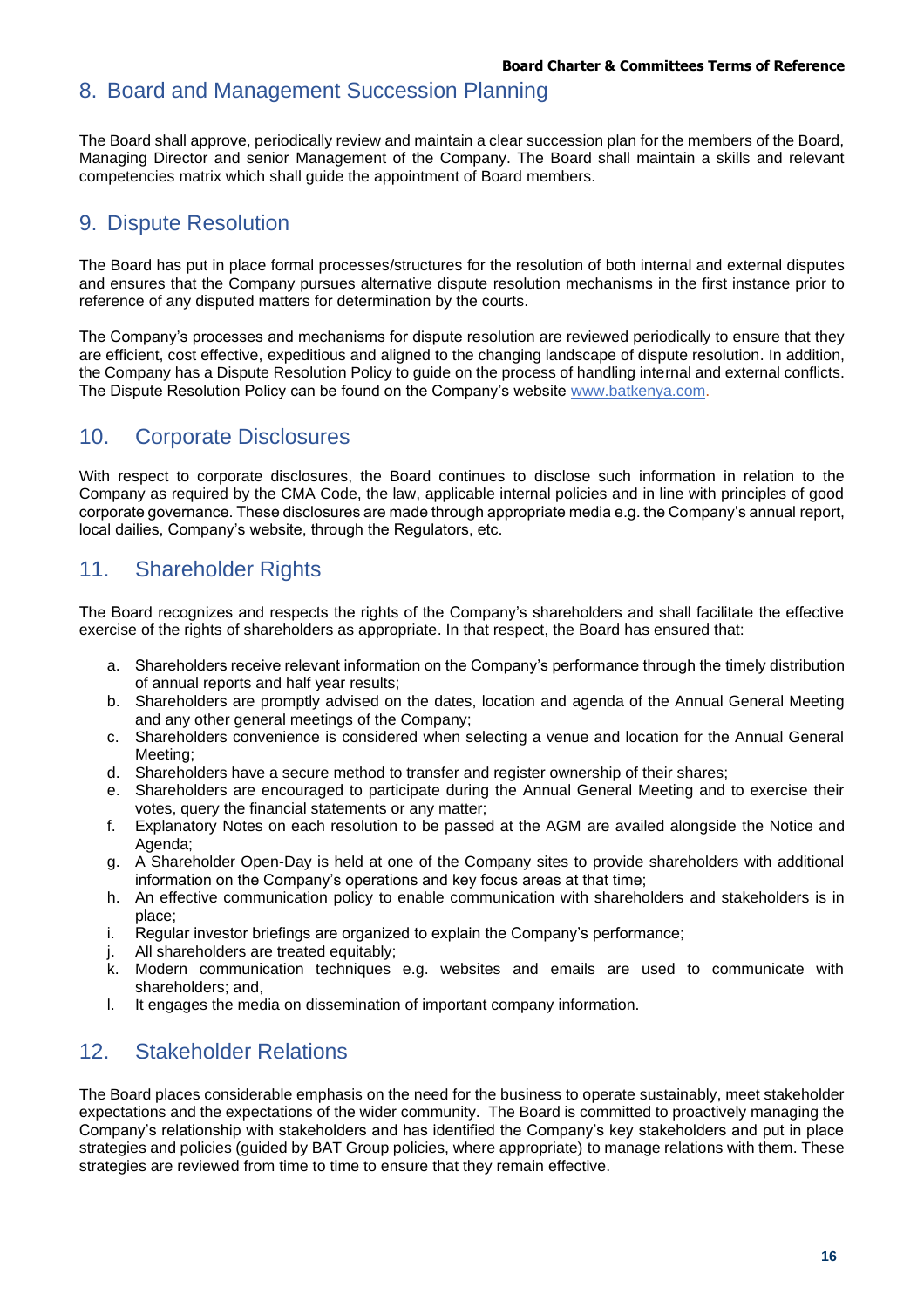### 13. Environmental, Social and Governance Policy

The Board is committed to ensuring that the Company operates responsibly, sustainably, ethically and as a good corporate citizen. In that regard, the Board has adopted the BAT Group's Standards of Business Conduct (SoBC) and Supplier Code of Conduct which clearly set out the Company's values and principles on good corporate governance practices, and commitment to prevent and address issues such as bribery, corruption and human rights as the Company operates on a day-to-day basis. The SoBC has a clear whistleblowing procedure which provides a platform for employees and third parties to raise concerns regarding any suspected wrong doings and how these will be addressed. The Board ensures that risks arising from any ethical issues are identified and managed in the risk management process.

In recognition of the need for the Company to operate sustainably and responsibly, the Board ensures that:

- a. The Company has a robust Environmental Health and Safety Policy, aimed at providing a safe and healthy working environment for its employees and any other person within the Company's sphere of operations.
- b. Conservation initiatives are in place that help farmers preserve natural forests through diverse afforestation programmes to replenish depleted resources in the country.
- c. The Company maintains an Energy Policy, aimed at achieving the highest practicable levels of energy conservation and reducing Carbon dioxide (CO<sup>2</sup>) emissions, for the conservation of the environment and sustainability of natural resources.
- d. The Company has a comprehensive and effective Corporate Social Investment (CSI) and Responsibility framework in place. The CSI framework is underpinned by five core beliefs as follows:
	- (i) That the Company should create long-term shareholder value;
	- (ii) The Company needs to engage constructively with our stakeholders;
	- (iii) The Company must create an inspiring working environment for its stakeholders;
	- (iv) The Company should add value to the communities in which it operates and that;
	- (v) Suppliers, and other business partners should have the opportunity to benefit from their relationship with the Company.

The effectiveness of these programmes is reviewed by the Board periodically.

### 14. Compliance with Laws and Regulations

The Board ensures that the Company complies with the Constitution of Kenya, all applicable laws and regulations, national and international standards and the Company's policies.

The Board has established internal procedures and monitoring systems to promote compliance and has adopted the practice of conducting an independent legal audit once in every two (2) years by a professional in good standing with the Law Society of Kenya and undertaking an internal annual legal and compliance audit as prescribed by the CMA Code. The Board receives findings from the audits and monitors remedial action on any non-compliance issues that may be identified for successful closure.

### 15. Governance Audit

The Board recognizes and complies with the requirement by the CMA Code that an annual governance audit should be carried out to confirm that the Company operates on sound governance practices. The Governance Auditor must be accredited by the Institute of Certified Secretaries (ICS).

### 16. Legal and Compliance Audit

The Board recognizes and complies with the requirement by the CMA Code that a legal and compliance audit should be carried out every two years and an internal legal and compliance review conducted annually, to establish the Company's extent of compliance to applicable laws, regulations and standards. The Auditor must be accredited by the Law Society of Kenya (LSK).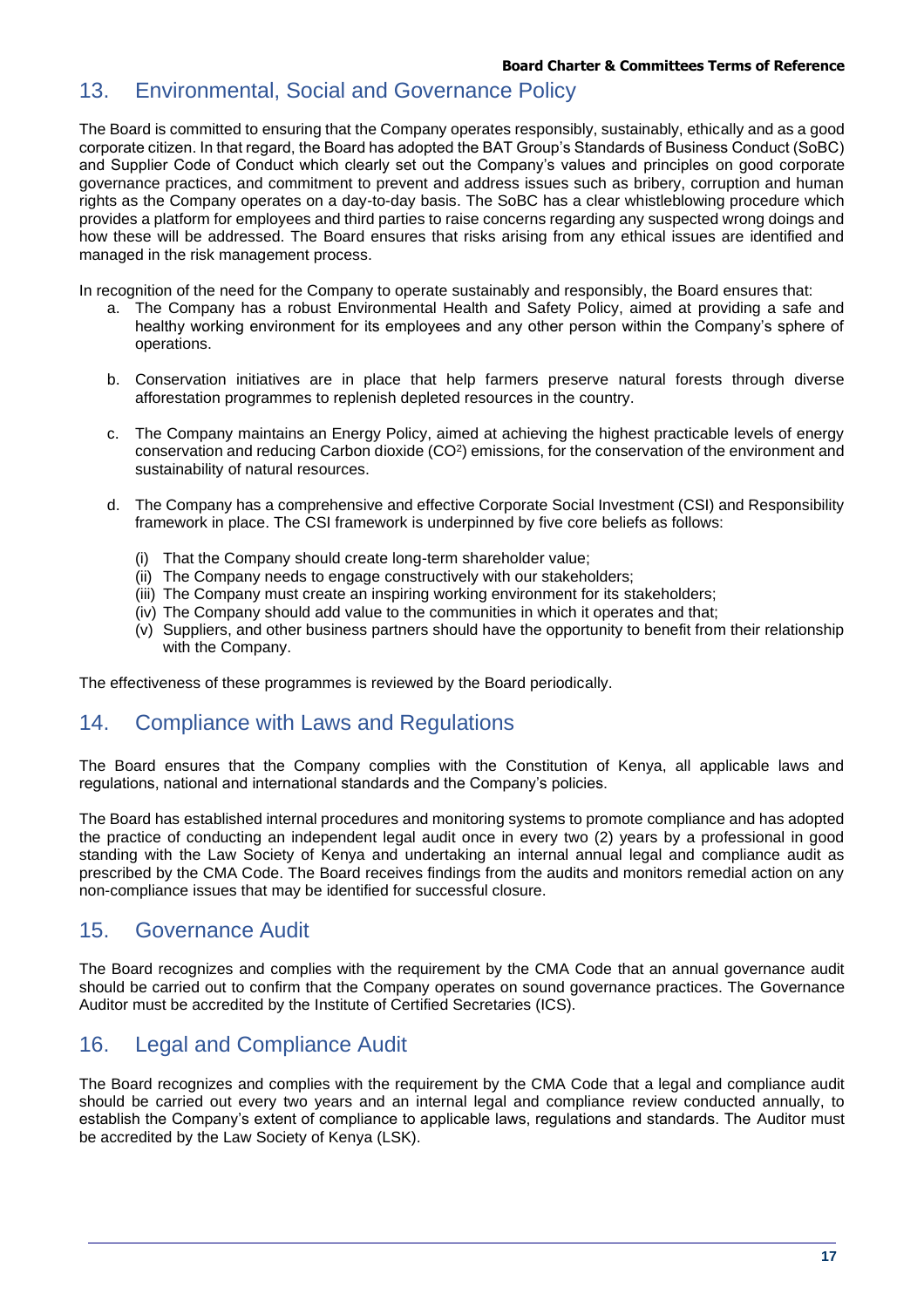# The Leadership Team

# Role of the Leadership Team

The Leadership Team is responsible for the day to day management of the Company and its operating subsidiaries, overseeing the implementation of the policies and strategy set by the Board, for creating the framework for their successful day-to-day operations and for creating effective business controls within the delegated authorities approved by the Board. It is not a Committee of the Board.

Functions of the Leadership Team include:

- 1. Developing the Company's business strategy for consideration and approval by the Board.
- 2. Ensuring that the collective effort and resources of the Company and Functional strategies are balanced, effective, properly focused and aligned to support delivery of the Company's business strategy.
- 3. Monitoring the overall operating performance of the Company, to include:
	- (i) Receiving performance updates;
	- (ii) Receiving updates on the operations and performance of key Group subsidiaries; and
	- (iii) Receiving updates on key issues and developments in relation to the Functions.
- 4. Making recommendations on matters which are specifically reserved for approval by the Board.

5. Developing guidelines to the Functions on key issues affecting the Company's operational performance.

- 6. Overseeing the Company's portfolio of Programmes and Projects and ensuring their alignment with the Company's business strategy.
- 7. Overseeing the Standards Governance process and the Company's body of Standards.

8. Allocating Company resources and determining appropriate Management structures consistent with the

Statement of Delegated Authorities.

- 9. Overseeing the management and development of talent within the Company's Functions.
- 10. Reviewing and agreeing Company budget targets and activities to achieve those targets.
- 11. Reviewing the budgets of the Functions.
- 12. Reviewing the consolidated Budget prior to approval by the Board.

13. Considering the items of business reserved for the Management by the Statement of Delegated Authorities.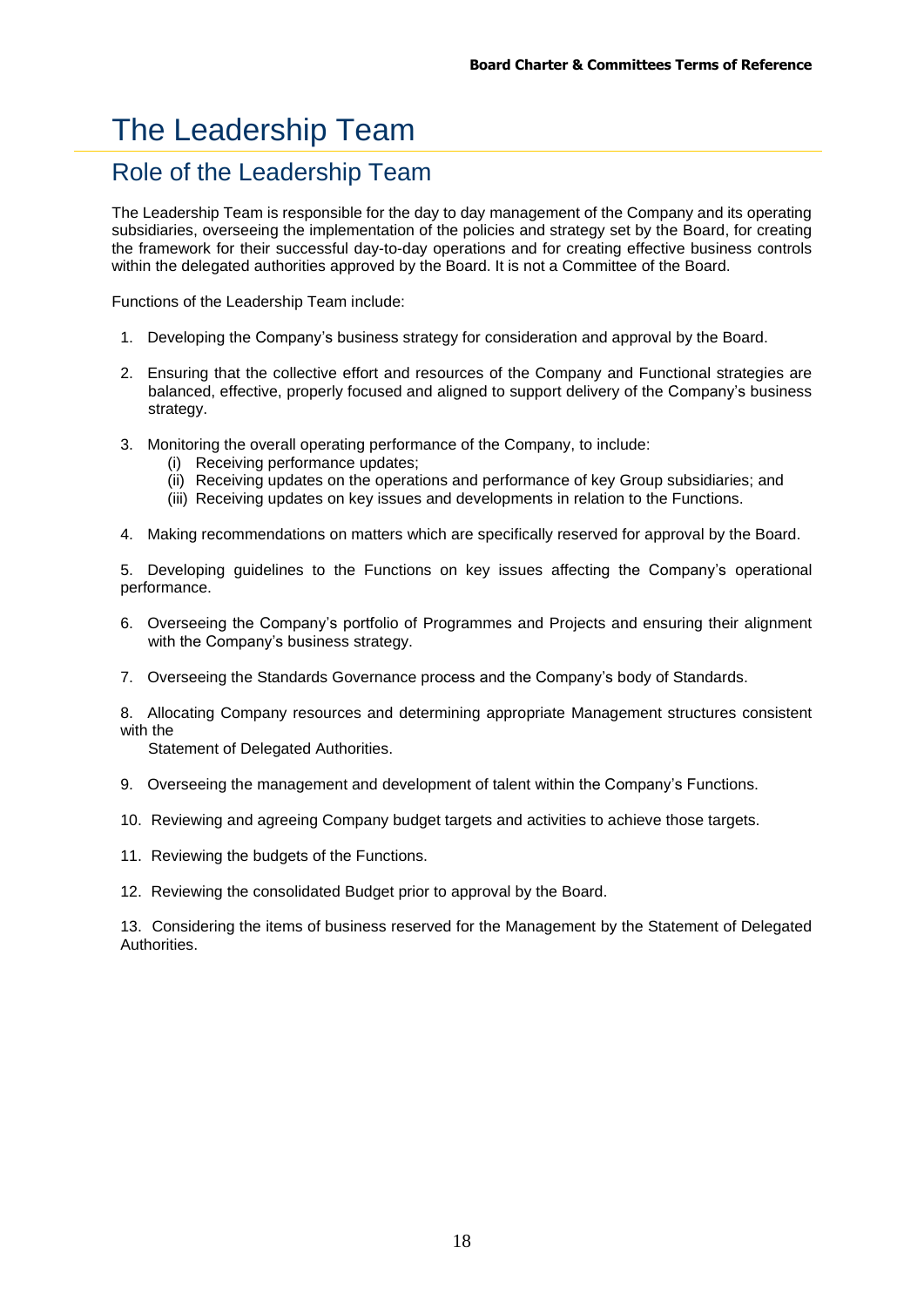### Composition of the Leadership Team

The Leadership Team comprises the Managing Director, the Finance Director, the Head of Operations, the Head of Marketing, the Head of Trade, the Head of Human Resources, the Information and Digital Technology Manager and the Head of Legal and External Affairs.

### Meetings of the Leadership Team

The Leadership Team meets monthly throughout the year. Special meetings are convened to deal with urgent matters where necessary. There is a general expectation that all members of the Leadership Team will normally attend all its meetings. Members of the Leadership Team are also invited to attend meetings of the Board from time to time, and in particular when the Company's future strategy and Budget is under discussion.

The agenda for the meetings will be determined by the Managing Director, taking into account the views of other members of the Leadership Team as appropriate. The agenda and supporting papers, unless otherwise agreed, shall be circulated to each member of the Leadership Team no fewer than two (2) working days prior to the date of the meeting. A member of the Leadership Team will act as the Secretary of the meeting and will prepare minutes for circulation to all members of the Leadership Team usually within two (2) working days of each meeting.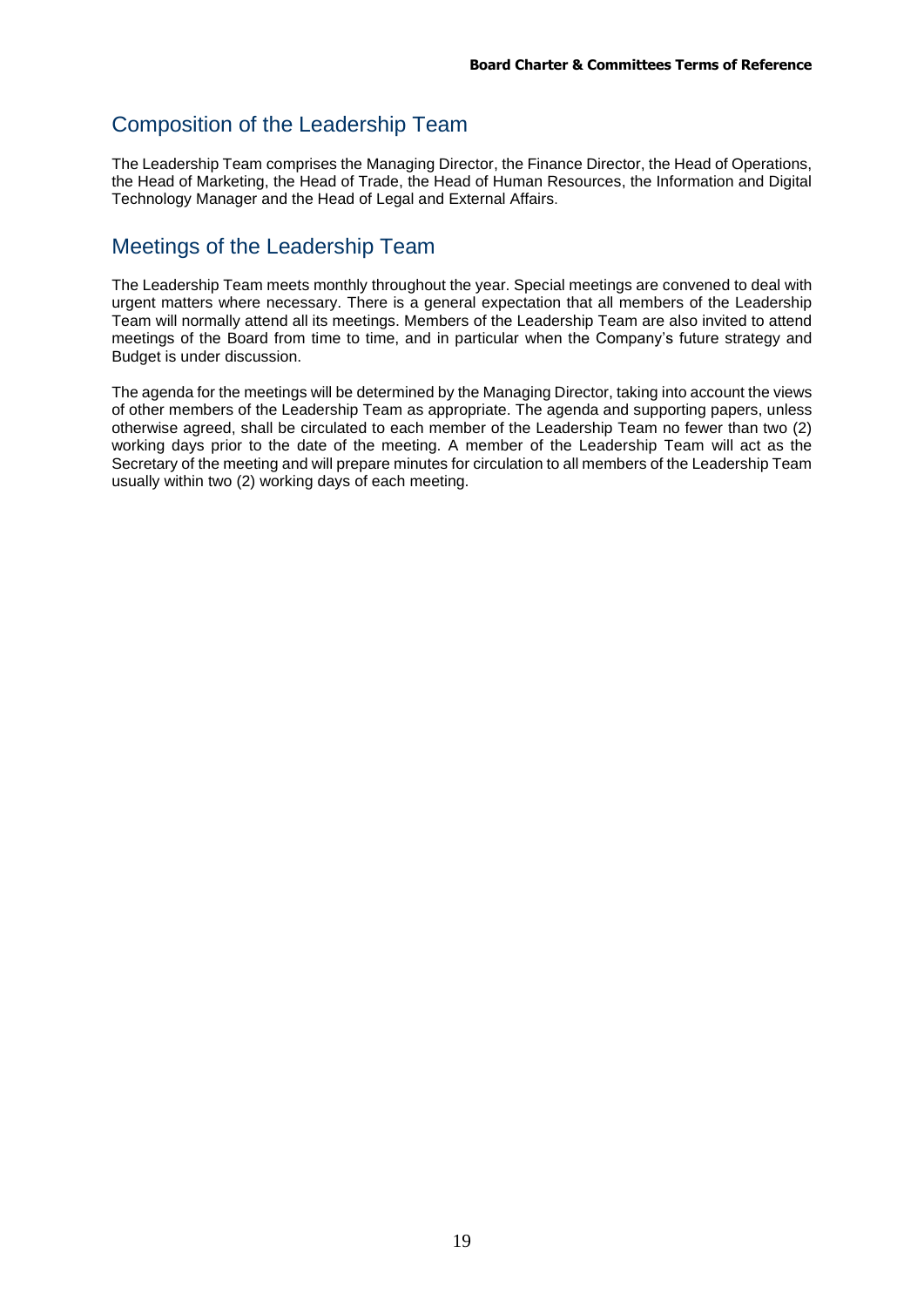# Appendix 1

# Audit & Risk Committee Terms of Reference

### A Constitution

The Board of British American Tobacco Kenya plc. hereby resolves that the Terms of Reference of its Audit & Risk Committee (hereinafter referred to as the "Committee") are as set out below.

### B Purpose

The Audit & Risk Committee's purpose is to assist the Board of Directors in carrying out their responsibilities as they relate to the management of business risks and internal controls and the conduct of business in accordance with the applicable corporate governance and ethical business conduct standards and rules.

The Committee's primary focus is to be satisfied that the Company's business risk management and internal control focus is appropriate and effectively managed. This will enable them to provide evidence to the BAT Group's Regional Audit Committee (RAC) that business risks and control issues or weaknesses of significance are identified, and appropriate and timely action is being taken.

The Audit & Risk Committee will seek to focus on the Company's internal control responsibility and will provide a forum which demonstrates through the medium of the RAC to the Board Members of British American Tobacco plc. that their collective internal control responsibility is being fulfilled.

The Audit & Risk Committee will seek to satisfy itself that internal and external audit are effective in meeting the needs of the business and the Company.

### C Authority

The Audit & Risk Committee is authorised by the Board to review any activity within the Company. It is authorised to seek any information it requires from any Director or member of management and all employees are directed to co-operate with any request made by the Committee. The Managing Director will be the relevant catalyst as his/her knowledge will ensure that the Audit and Risk Committee has access to all relevant and pertinent information.

The Audit & Risk Committee is authorised by the Board to obtain outside legal or other independent professional advice and secure the attendance of outsiders with relevant experience and expertise if it considers this necessary.

The Committee will meet at least two times annually with the location of each meeting being arranged such that all major locations or areas of the business are visited over a period of time.

### D Responsibilities and Objectives

By delegation from the Board of Directors the Audit & Risk Committee seeks to satisfy itself, by means of suitable steps and appropriate information, that proper and satisfactory internal control systems are in place within the Company to identify and contain business risks: furthermore, that its business is conducted in a proper, economically sound and ethical manner.

Specific areas of concentration are to ensure there is due process for:

- identification and management of key business risks;
- efficiency and effectiveness of operational controls: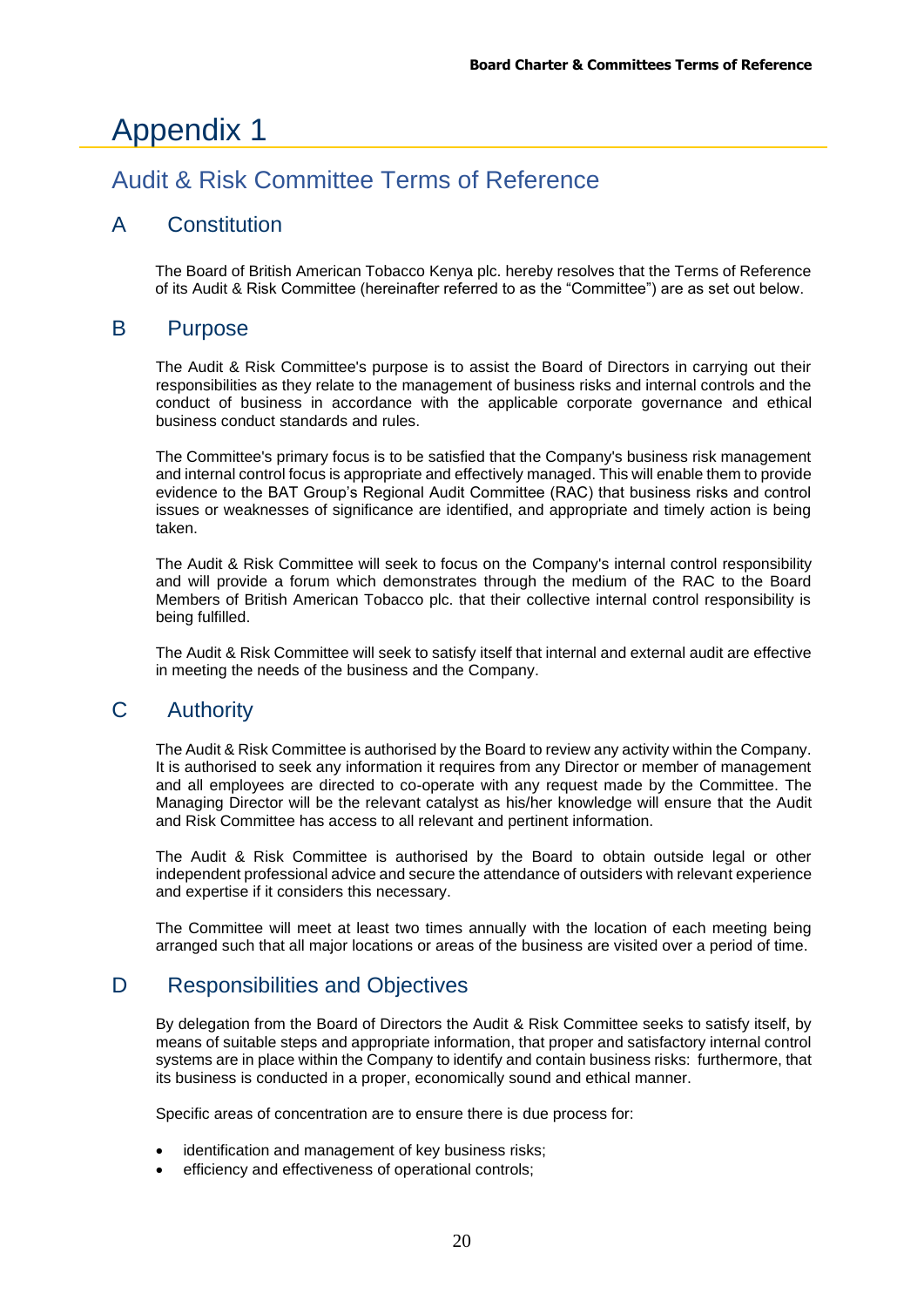- safeguarding of assets;
- Information communication technology (ICT) governance;
- reliability of financial and other management information;
- compliance with relevant national laws and regulations;
- compliance with the BAT Group Standards of Business Conduct.

#### **Detailed objectives of the Committee are:**

- 1. To consider the Business Risk Management procedure used within the company and be satisfied that the evaluation and management of such risks is appropriate. The Managing Director will aid the Audit & Risk Committee in identifying key business risks and their management, and in ensuring line management's active participation in the process.
- 2. To ensure that business operations and systems of internal control are soundly conceived and effectively administered and to seek assurance that internal control systems are in place, operating efficiently and are regularly monitored.
- 3. To assist the Board in fulfilling its corporate governance and oversight responsibilities for the investments, operations and strategy in relation to ICT including:
	- a) receiving reports on the implementation of the ICT strategy and reviewing and advising the Board on the ICT strategy on an annual basis.
	- b) receiving reports on and making recommendations to the Board on global ICT innovations, developments and trends and their potential for application in the Company.
	- c) reviewing and advising the Board on systems for monitoring and receiving reports on compliance and conformance to ICT Policies.
- 4. To receive reports on engagements with stakeholders and make recommendations to the Board on stakeholder engagement reports.
- 5. To cause reviews to be made of the extent of compliance with established objectives, strategy, major policies, business plans, procedures, laws and regulations and to provide the Board with comprehensive, relevant and timely information/recommendations following such review. To review annually the programmes for monitoring compliance with the BAT Group's Standards of Business Conduct within the Company so that appropriate information can be provided to the Audit Committee of British American Tobacco plc.
- 6. To obtain assurance that proper plans for internal control have been developed prior to the commencement of major areas of change within the company.
- 7. To be satisfied that the strategies, plans, manning and organisation for internal auditing and the methodologies promulgated as best practice are communicated down through the company. Specifically:
	- a) To review the integrated internal audit plans for the Company and to be satisfied as to their consistency, coverage and methodologies
	- b) To be satisfied that the internal audit function within the Company has the proper resources and appropriate standing to enable them to complete their mandates and approved audit plans.
	- c) Review status reports from internal audit and recommend any broader reviews deemed appropriate as a consequence of the issues or concerns identified.
	- d) Ensure internal audit has full, free and unrestricted access to all activities, records, property and personnel necessary to fulfil its agreed objectives.
	- e) Request and review any special audit which it deems necessary.
- 8. To review the scope, fees and co-ordination of the external auditors and to be satisfied that the audit scopes at each of the subsidiaries are considered. To be satisfied on an annual basis that external auditors are providing an efficient and effective service in each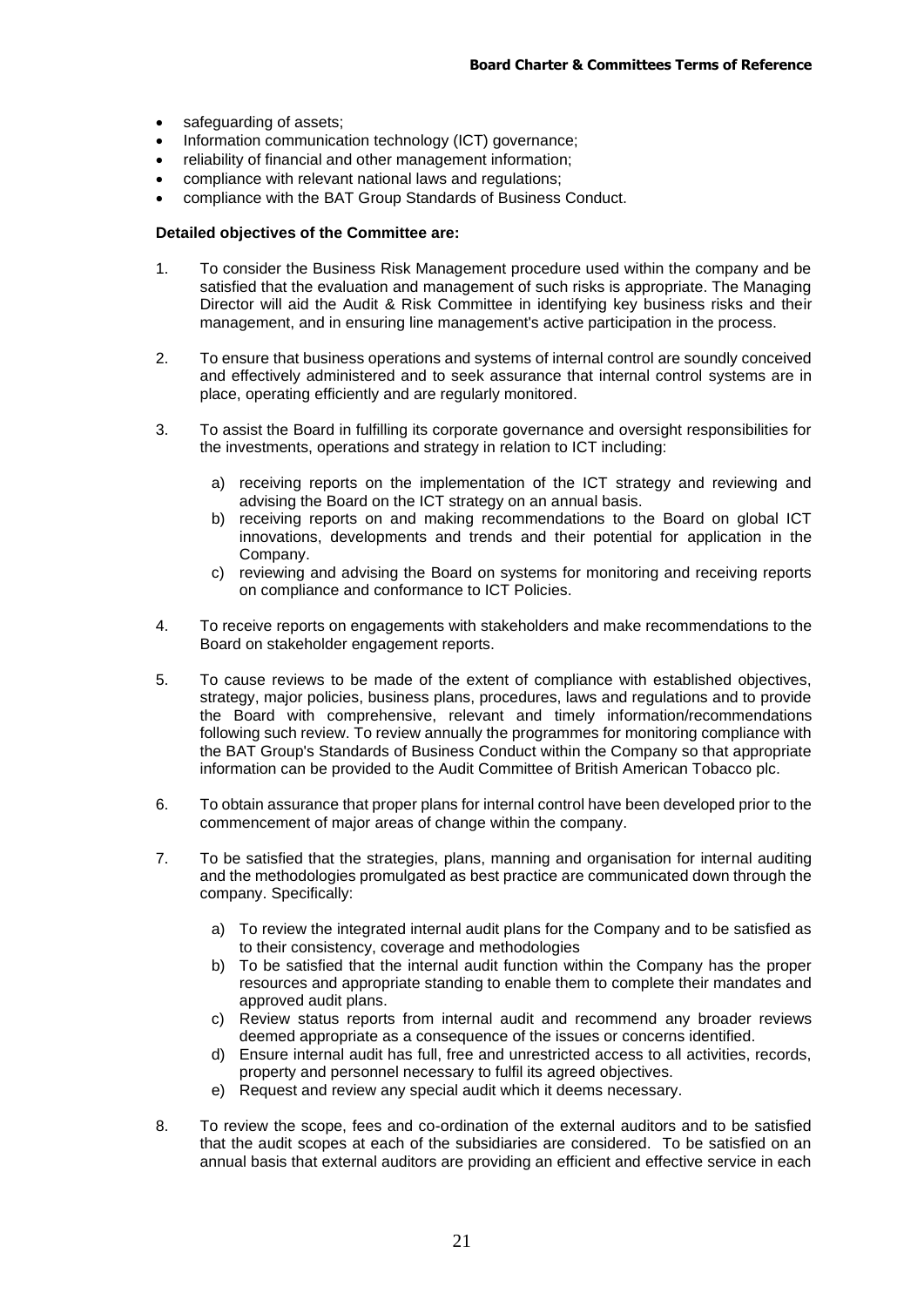subsidiary. The Committee should consider a consolidated opinion on the quality of external auditing at one of its meetings.

- 9. To review and evaluate factors related to the independence of the external auditors and assist them in preserving their independence in accordance with the *BAT Group's Auditor Independence Policy* set out in *Appendix 1*.
- 10. To be advised of significant use of the external auditors in performing non-audit services within the company, considering both the types of services rendered and the fees such that their position as auditors is not deemed to be compromised.
- 11. To review the external auditors' findings arising from the interim and final audits on accounting issues, particularly any comments and responses in management letters in order to be satisfied that appropriate action is being taken.
- 12. To recommend to the Managing Director steps to improve the system of internal control derived from the findings of the internal and external auditors and from the consultants of the Audit & Risk Committee itself.
- 13. To satisfy itself that each business unit has satisfactory arrangements for monitoring control in keeping with their delegated authority.
- 14. To set out the corporate governance principles that are appropriate for the nature and scope of the Company's business, establish policies and strategies for achieving them and annually assess the extent to which the Company has observed these policies and strategies.

Where the Audit & Risk Committee is not satisfied that appropriate action on a control issue is being taken it will advise the Managing Director and the Regional Audit Committee.

### E Relationships with Internal and External Auditors

The Internal Audit Manager has direct access to the Audit & Risk Committee on matters of control and audit. He reports significant audit findings to the Audit & Risk Committee regularly and without delay and provides the Audit & Risk Committee at each regular meeting with status reports. Any inappropriate restrictions on audit scope are to be reported to the Audit & Risk Committee.

Representatives from the external auditors may be invited to attend the regular Audit & Risk Committee meetings and be heard on any matter which affects them. They have direct access to the Audit & Risk Committee on matters of control, audit and accounting and may request special meetings if considered necessary. Annually the Committee meets with management to evaluate the external auditors' quality of service.

#### **Approval of these Terms of Reference**

Terms of Reference of the Committee were reviewed by the Audit & Risk Committee on 17 July 2019 and approved by the Board on 18 July 2019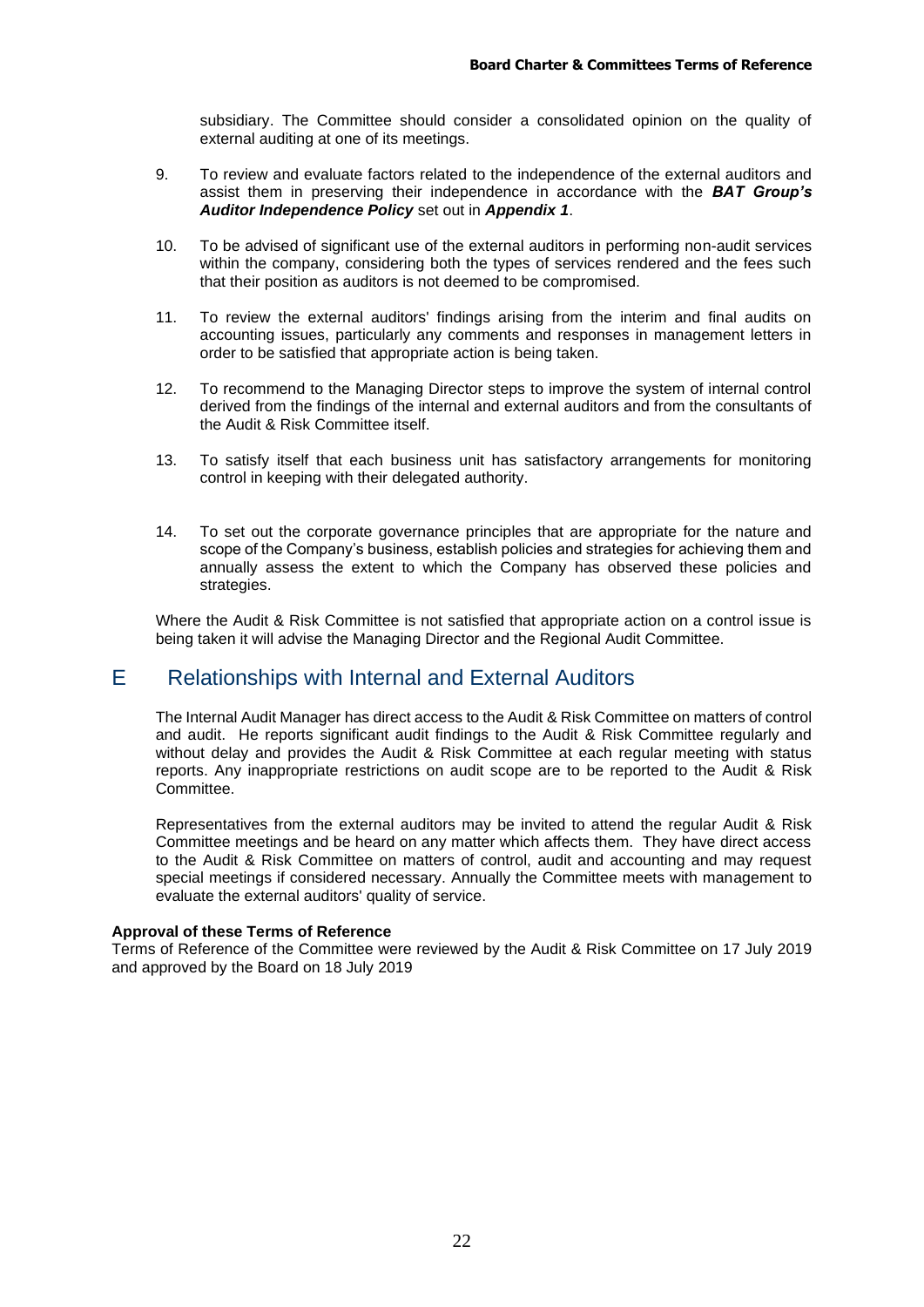# Appendix 1: Policy on Auditor Independence

This Policy sets out the BAT Group's arrangements for ensuring that the independence and objectivity of its external auditors are maintained.

### 1. Introduction

- 1.1 The Board of British American Tobacco p.l.c. (the "Company") is committed to ensuring that the Company's financial statements, the consolidated financial statements of the British American Tobacco Group (the "BAT Group") and the financial statements of all other Group companies have an effective and independent annual audit by its external auditors. The Board of the Company has adopted this policy on Auditor Independence and delegated to the Audit and Risk Committee responsibility for reviewing the effectiveness of the external audit and the independence and objectivity of the external auditors.
- 1.2 This policy has been drafted in accordance with current UK rules, regulations and guidance on the provision of non-audit services.

### 2. General Policy

- 2.1 The Company and all other BAT Group companies will only use the appointed external BAT Group auditor (the "External Auditor") to provide services in cases where those services do not impair the External Auditors' objectivity and independence.
- 2.2 In this Policy, the term "External Auditor" includes, where the context admits, the External Auditor's firms and associates.
- 2.3 The External Auditor must be independent both in face and appearance. The External Auditor is not independent if it, directly or indirectly, maintains a financial, employment or business relationship with the Company or any Group company, or provides services to the Company or any BAT Group company, which:
	- (a) Creates a mutual or conflicting interest between the Company or any Group company and the External Auditor;
	- (b) Places the External Auditor in a position of auditing its own work;
	- (c) Results in the External Auditor acting as a manager or employee of the Company or any Group company; or
	- (d) Places the External Auditor in the position of advocate for the Company or any Group company.

### 3. Permitted services

- 3.1 Consistent with the general policy outlines above, the External Auditor is permitted to provide the services specified below as audit, audit-related and other non-audit services. The Audit and Risk Committee reviews this policy, including the lists of audit-related, tax and other non-audit services annually.
- 3.2 The total annual fees for tax and other non-audit services are limited to 70% of the Company's average audit fees paid to the External Auditor over the preceding three (3) financial years.
- 3.3 The External Auditor is not permitted to provide the prohibited services.

### 4. Audit Services

4.1 Audit services comprise the work that constitutes the agreed scope of the statutory audit of the Company's financial statements, the Group consolidated financial statements and the financial statements of any Group company.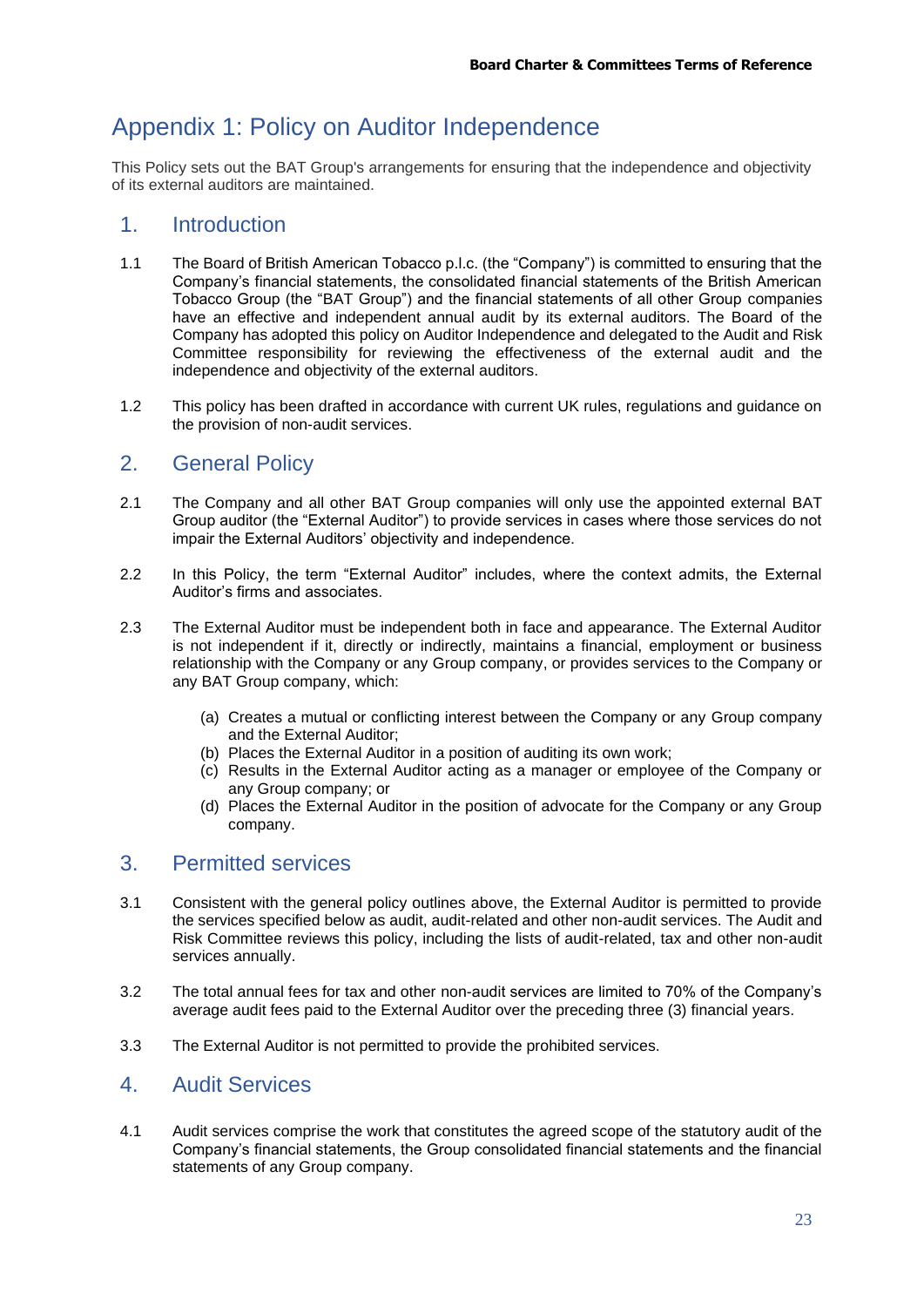4.2 Subject to clause 12.3 below, the External Auditor can be engaged to perform the above audit services without the requirement of a separate tender process. Such services are approved by the Audit and Risk Committee on the basis of the annual engagement letter and the scope of audit services agreed by the Audit and Risk Committee with the External Auditor.

### 5. Audit-related services

- 5.1 Audit-related services comprise the work that is outside the required scope of the statutory audit but is consistent with the role of the external statutory auditor. This category includes work that is reasonably related to the performance of an audit or review and is a logical extension of the audit or review scope, is of an assurance or compliance nature and is work that the auditors must or are best placed to undertake.
- 5.2 Audit-related services include:
	- (a) Reporting required by law or regulation to be provided by the External Auditor;
	- (b) Reviews of interim financial information;
	- (c) Reporting on regulatory returns;
	- (d) Reporting to a regulator on client assets;
	- (e) Reporting on government grants;
	- (f) Reporting on internal financial controls when required by law or regulation;
	- (g) Extended audit work that is authorised by those charged with governance performed on financial information and/or financial controls where this work is integrated with the audit work and is performed on the same principal terms and conditions;
	- (h) Those limited tax services required by law or regulation to be provided by the External Auditor, and therefore deemed to be Audit Related Services.
- 5.3 Subject to clause 12.3 below, the External Auditor can be engaged to perform these audit related services without the requirement of a separate tender process. Such services are pre-approved by the Audit & Risk Committee, subject to the reporting requirements set out in clauses 8.1 and 8.2 below.

### 6. Other non-audit services

- 6.1 Other non-audit services comprise work of an advisory nature that does not compromise the independence of the external auditor.
- 6.2 Other non-audit services include (subject to clause 7.1 below):
	- (a) Public reporting on investment circulars;
	- (b) Private reporting to sponsors or similar parties in connection with investment circulars (including comfort letters and reporting on working capital statements);
	- (c) Other services pursuant to legislation not covered above;
	- (d) Information technology services;
	- (e) Litigation support services;
	- (f) Corporate finance services;
	- (g) Transaction-related services not covered above; and
	- (h) Pension fund audit.
- 6.3 For these non-audit services a tender process is in most cases required for work projects anticipated to generate fees in excess of 1% of the projected fee for audit services for the year. It is recognised that there may be circumstances where it will not be appropriate to tender such work, notwithstanding that the anticipated fee is in excess of the 1% threshold. In such cases, the decision not to tender must be pre-approved by the BAT Group Finance Director and the work plan referred to in section 9 below will include an explanation as to why no tender was required.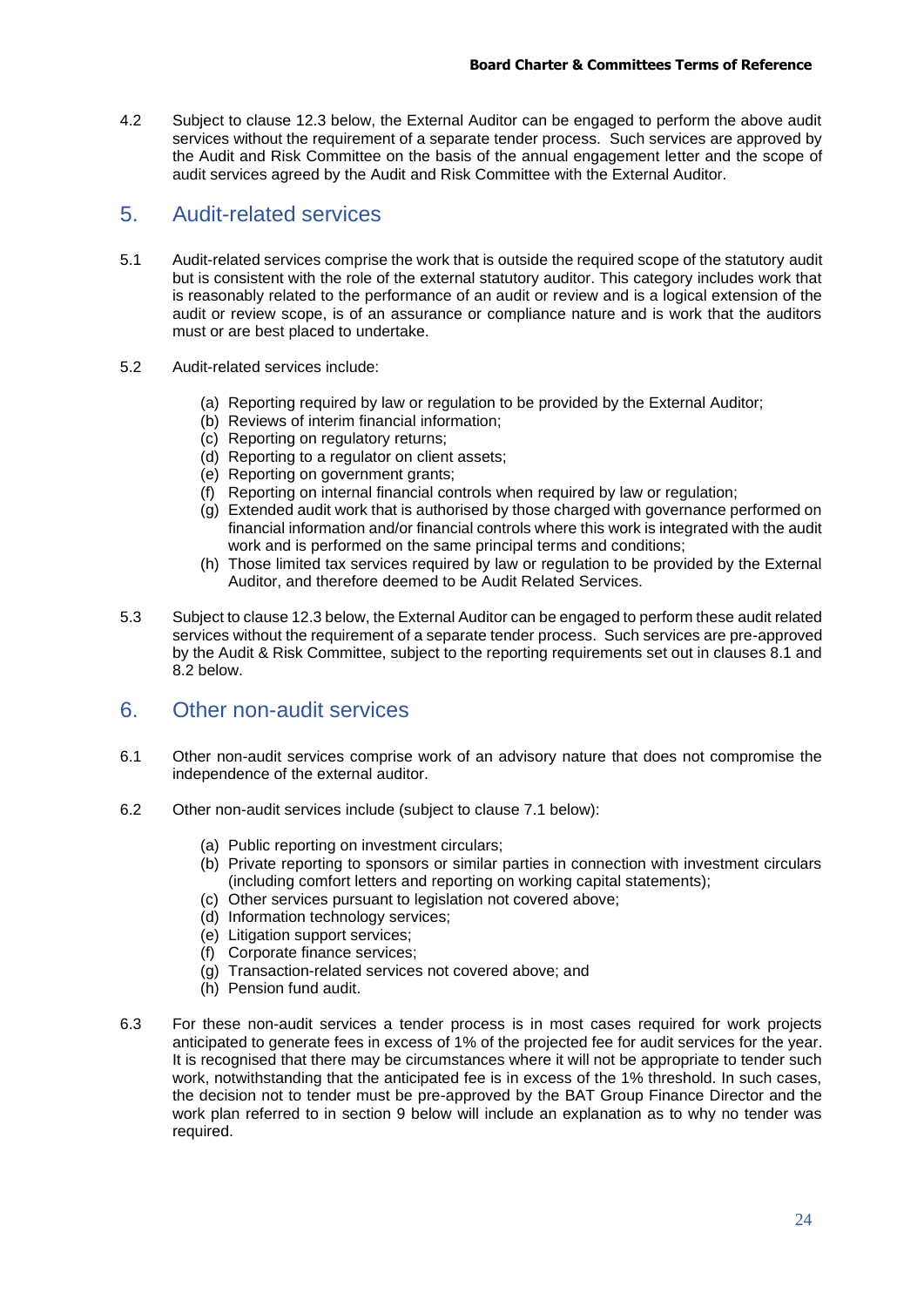# 7. Prohibited services

- 7.1 The External Auditor may not provide the following categories of services:
	- (a) Book-keeping and preparation of accounting records and financial statements;
		- (b) The design and implementation of financial information systems or financial controls;
	- (c) Valuation services, appraisals, fairness opinions or contribution in kind reports;
	- (d) Outsourced internal audit services;
	- (e) Management functions and the performance of any other decision-making, supervisory or on-going monitoring functions;
	- (f) Human resources and recruitment services;
	- (g) Broker-dealer, investment advisor or investment banking services;
	- (h) Legal services;
	- (i) Actuarial services;
	- (j) Personal taxation services and advice to the Chairperson and Executive Directors of the Company and the Chairperson of the Audit & Risk Committee;
	- (k) Payroll services; and
	- (l) Tax services relating to the preparation of tax forms; payroll tax, customs duties; identification of public subsidiaries and tax incentives unless support from the audit firm in respect of such services is required by law; support regarding tax inspections by tax authorities unless support from the audit firm in respect of such services is required by law; calculation of direct and indirect tax and deferred tax; and the provision of tax advice

### 8. Reporting requirements for pre-approved services

- 8.1 A work plan will be submitted annually to the Audit & Risk Committee, typically at its meeting in November, identifying the total fees for all audit-related services, tax services and other nonaudit services which it is anticipated will be undertaken by the External Auditor in the following year. The work plan will specifically itemise:
	- (a) Other non-audit services in respect of which the anticipated fee is in excess of 1% of the projected fee for audit services for the year.
- 8.2 The work plan for each year will be updated and submitted to the Audit & Risk Committee at the mid-year and year end, typically at its meetings in July of that year and the following February.

### 9. Rotation of key audit partners

- 9.1 The Company requires its External Auditor to adhere to a rotation policy that is widely accepted and provides an appropriate balance between effectiveness and efficiency, risk management, independence and credibility.
- 9.2 Subject to any specific exceptions agreed by the Audit & Risk Committee in extenuating circumstances:
	- (a) The Group audit engagement partner of the External Auditor will rotate after a maximum period of five (5) years.
	- (b) All other partners and directors of the External Auditor who are involved in the auditor of the Group consolidated financial statements and/or any Group company's financial statements will, subject to any local legal or regulatory requirements, rotate after a maximum period of seven (7) years.

### 10. Responsibility of the External Auditor

10.1 The External Auditor is required to maintain a quality control system that provides reasonable assurance that its independence is not impaired.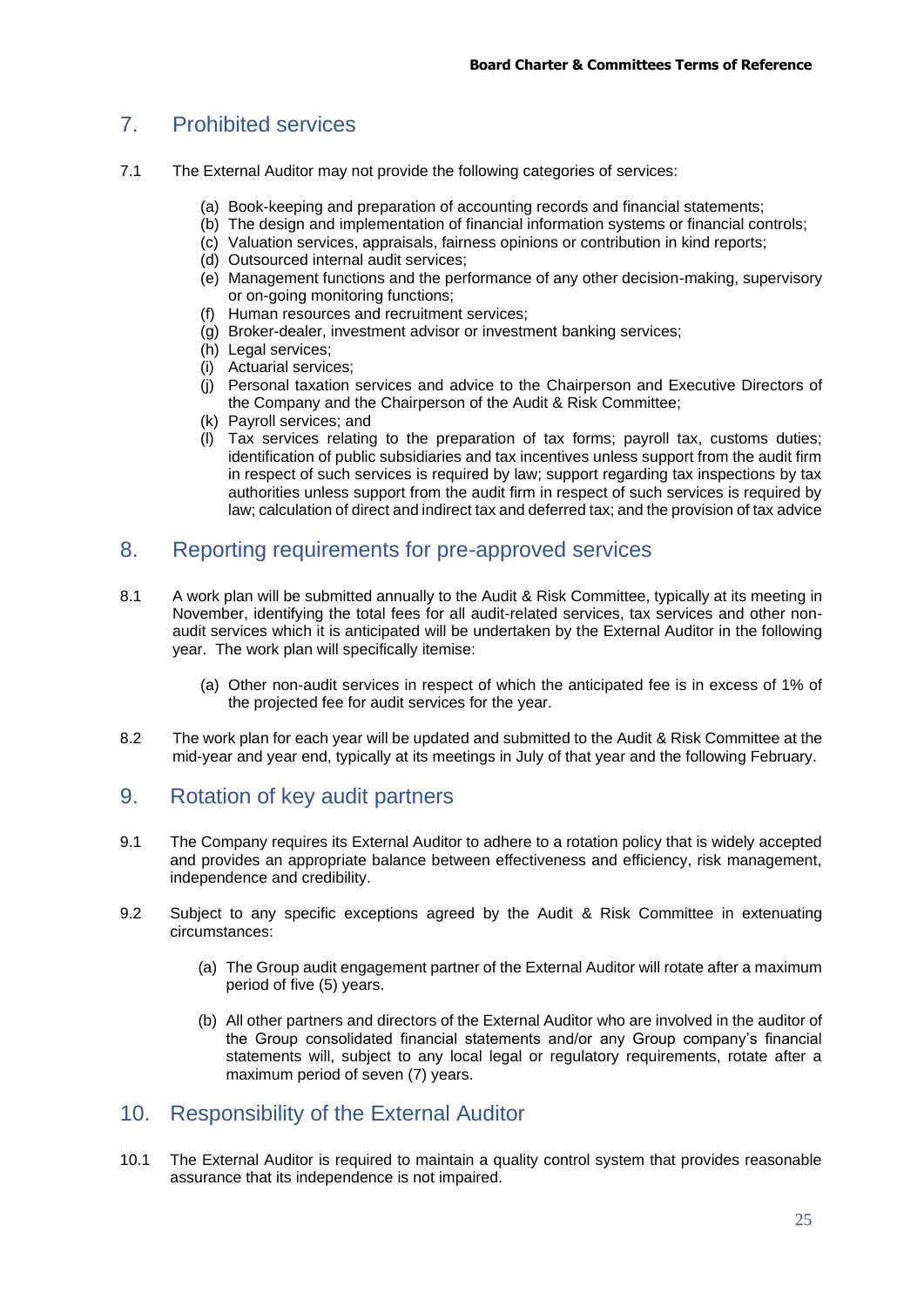- 10.2 The External Auditor is required to report annually to the Audit & Risk Committee on all aspects concerning independence, including possible conflicts with this policy and if any, and is required annually to confirm its independence in writing.
- 10.3 The External Auditor is required to report annually to the Audit & Risk Committee on its system of audit quality controls in general and, in particular, on the audit quality control measures applicable with regard to the Company and the Group.

### 11. Responsibility of the Audit & Risk Committee

- 11.1 The Audit & Risk Committee will review the External Auditor's appointment annually, involving an assessment of the qualification, expertise and resources of the External Auditor, the nature and quality of the services provided and their value for money, and the effectiveness of the audit process. The Audit & Risk Committee's assessment will be informed by a customer satisfaction survey completed by members of the Group's senior management.
- 11.2 As part of its annual review, the Audit & Risk Committee will conduct a formal assessment of the External Auditor's independence and objectivity and, where appropriate, will address any changes to this Policy and such other steps as it may consider necessary.

### 12. Appointment of Auditor

- 12.1 The External Auditor's appointment will be for a period of one year, from one Annual General Meeting to the next.
- 12.2 The existing External Auditor may be re-appointed on an annual basis under clause 12.1 above up to a maximum term of ten (10) years. This may be extended to a maximum of twenty (20) years provided that a tender process is conducted at the end of this period and for a further two (2) years in exceptional circumstances as determined by the Board.
- 12.3 The Audit & Risk Committee is responsible for making recommendations to the Board, for the Board to put to the shareholders for their approval in general meeting, in relation to the appointment, re-appointment and removal of the External Auditors.
- 12.4 In the event that the existing External Auditor is not re-appointed, a tender process will be applied to select the new External Auditor.

### 13. Hiring arrangements

- 13.1 Subject to any specific exceptions agreed by the Audit & Risk Committee in extenuating circumstances, the Group will not seek to:
	- (a) Hire any partner, director or senior manager of the External Auditor who has within the preceding two (2) years been involved in the audit of the Company's financial statements or the Group consolidated financial statements;
	- (b) Hire any partner or director of the External Auditor who has within the preceding two (2) years been involved in the audit of any other Group company's financial statements.
- 13.2 Subject to any specific exceptions agreed by the Audit & Risk Committee in extenuating circumstances, the External Auditor is required not to:
	- (a) Hire any officer, director or senior manager of the Group for involvement in the audit of the Company or the Group within two (2) years after termination of their employment agreement with the Group;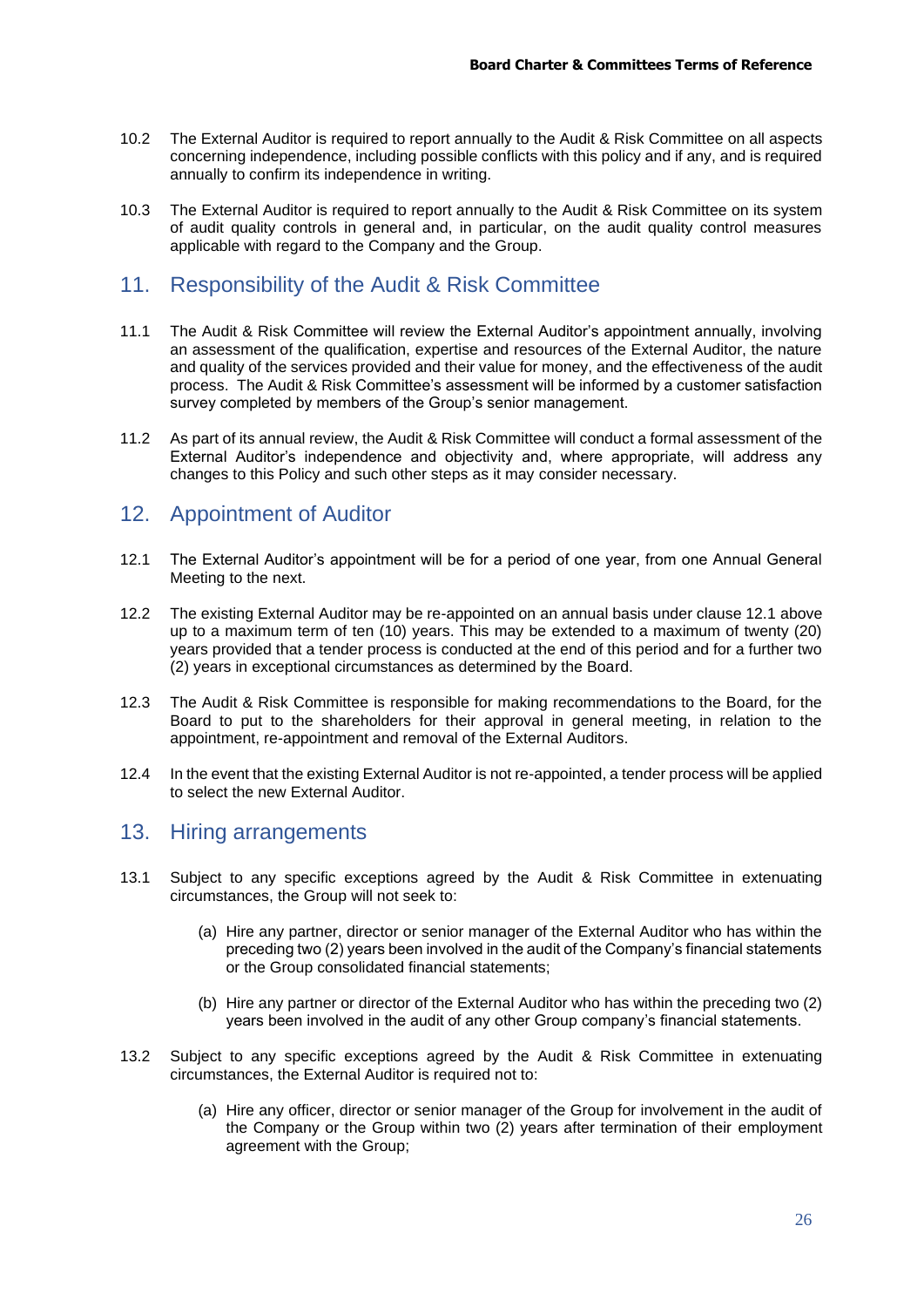(b) Hire any officer, director or senior manager of the Group who has been involved in the management of any other group company for involvement in the audit of that group company within two (2) years after termination of their employment agreement with the Group.

### 14. Communication

- 14.1 The Company will disclose in its Annual Report the result of the Audit & Risk Committee's assessment of the External Auditor's independence and objectivity for the year under review.
- 14.2 The Company will disclose in its Annual Report the total fees paid to the External Auditor during the reporting period in accordance with the applicable statutory reporting requirements.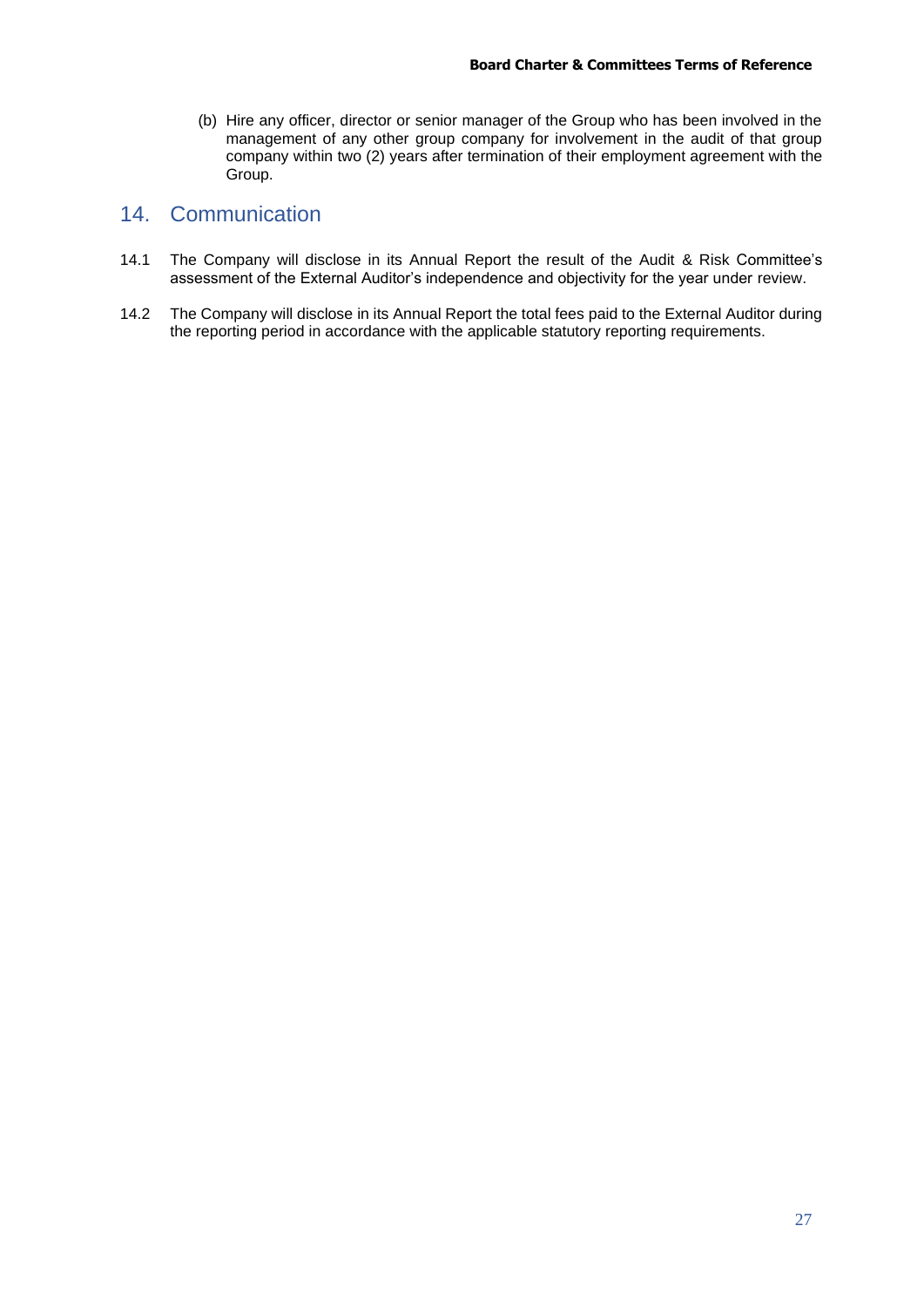# Appendix 2

Nominations & Governance Committee Terms of Reference

## A. Constitution

The Nominations and Governance Committee was formally constituted by Ordinary Resolution passed by the Board of British American Tobacco Kenya plc (BAT Kenya) on Friday, 8<sup>th</sup> November 2002.

## B. Purpose

The role of the Nominations and Governance Committee is to:

- 1) recommend suitable candidates for appointment to the BAT Kenya Board and its Committees and ensuring that all have an appropriate balance of expertise and ability;
- 2) reviewing the succession plans for members of the Board and evaluating the effectiveness of the Board and the effectiveness of the Directors in the discharge of their responsibilities;
- 3) Review the Company's corporate governance framework and policies to ensure their effectiveness; and
- 4) Advise the Board periodically of significant developments in the law and practice of Corporate Governance.

## C. Membership and Procedures

The Nominations and Governance Committee is appointed by the Board and comprises of at least three (3) members, a majority of whom shall be Independent Non-Executive Directors and shall include the Chair of the Board.

The quorum is any two (2) members of the Committee including the Chair or in his absence the designated Emergency Alternate. Where it is not possible to physically attend a meeting due to a pandemic or national disaster, attendance via electronic means shall be sufficient for all intents and purposes of the meeting and the members present (physical and online) shall count for purposes of establishing quorum. A member whose re-election to the Board is being considered shall not form part of the quorum. Where quorum is not reached following disqualification of a member to deliberate and vote on an agenda item, that agenda item shall be forwarded to the full board for deliberation.

The Chair will chair the Nominations and Governance Committee, and, in his/her absence, the designated Emergency Alternate will chair the meeting. The Emergency Alternate will chair the Nominations and Governance Committee when it is considering a successor to the Chair.

The Managing Director will regularly attend meetings of the Nominations and Governance Committee as a permanent invitee. Other relevant members of senior management may attend by invitation.

No one other than the Nominations and Governance Committee Chair and members will be entitled as of right to vote at a meeting of the Nominations and Governance Committee.

The Company Secretary or his or her nominee will act as the Secretary of the Nominations and Governance Committee.

The Nominations and Governance Committee normally meets two (2) times a year and at such other times as the Committee Chair or any member of the Committee may request. The agenda for the meetings will be determined by the Chair of the Nominations and Governance Committee or in his/her absence, the Emergency Alternate Chair, taking into account the views of other members of the Committee as appropriate. The agenda and supporting papers, unless otherwise agreed, shall be circulated to each member of the Committee and invitee(s) no fewer than four working days prior to the date of the meeting.

Unless varied by these terms of reference, meetings and proceedings of the Nominations and Governance Committee will be governed by the Company's Articles of Association.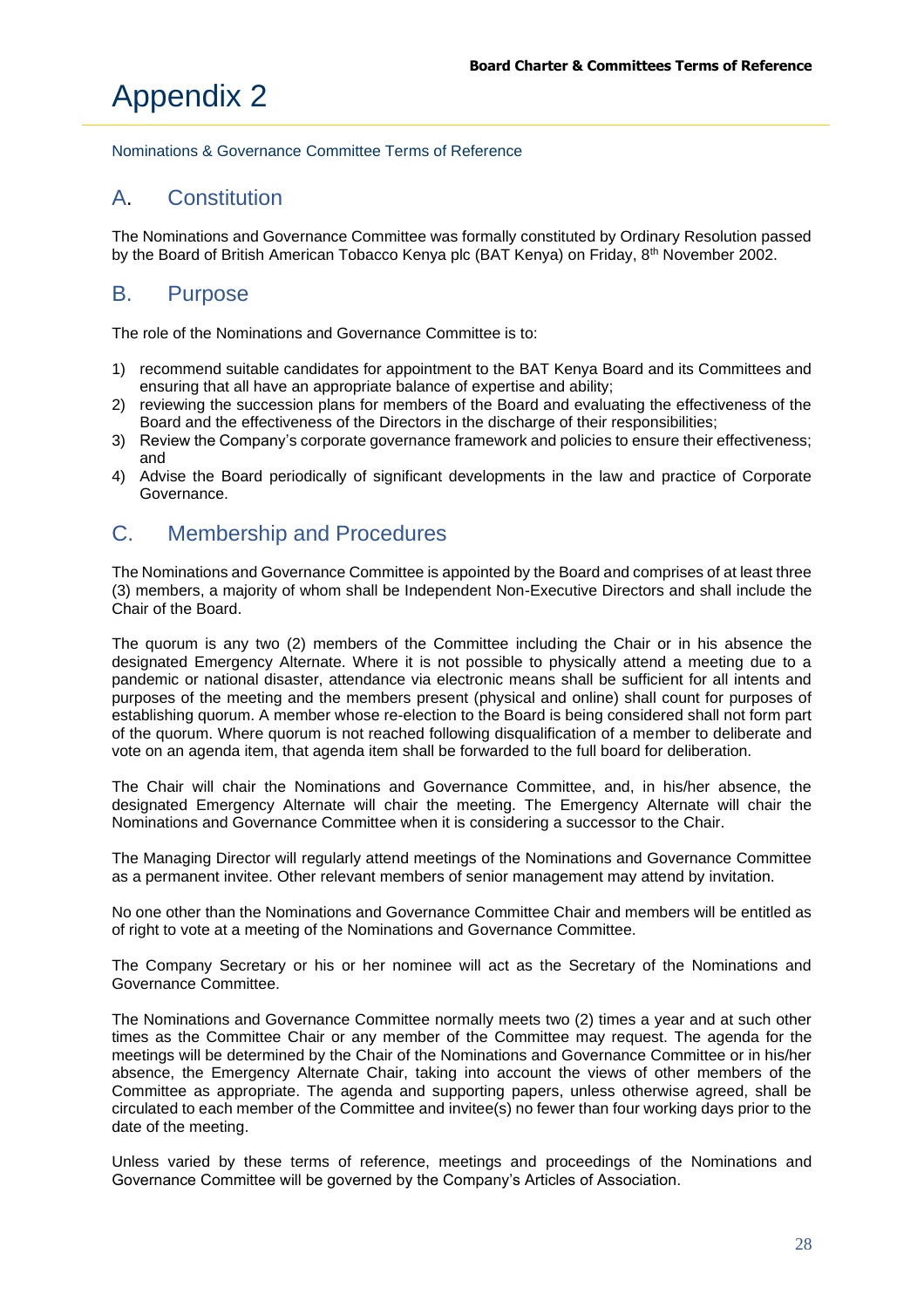### D. Authority

The Nominations and Governance Committee is authorised by the Board to seek any information it requires from and require the attendance at any of its meetings of, any Director or member of Management, and all employees are expected to cooperate with any request made by the Committee.

The Committee is authorised by the Board to obtain, at the Company's expense, outside legal or other independent professional advice and counsel including independent consultants and to secure the attendance of advisors with relevant experience and expertise if it considers this necessary.

### E. Responsibilities and Objectives

### 1. Board Composition

The Committee shall:

- (i) regularly review the structure, size and composition of the Board and Board Committees, make recommendations to the Board to ensure that it has an appropriate balance of skills, expertise, knowledge, race, gender and independence, in line with the Board Diversity Policy and with a view to ensuring the continued ability of the Company to compete effectively in the market place;
- (ii) on an annual basis review the required skills mix and expertise that the Executive and Non-Executive Directors bring to the Board and ensure that disclosure of the same is made in the Company's Annual Report; and
- (iii) make such recommendations to the Board with regard to the composition of the Board as it may consider necessary.

### 2. **Board Appointments**

The Committee will:

- (i) prepare a description of the role and capabilities required for a particular appointment and regularly review the profiles of the required skills and attributes for membership of the Board;
- (ii) be responsible for identifying and nominating candidates, for the approval of the Board, to fill vacancies on the Board, ensuring that such candidates are persons of calibre with the necessary skills and expertise to exercise independent judgement on issues that are necessary to promote the Company's overall interests; and
- (iii) ensure that all appointments are made on merit against objective criteria and with due regard for the benefits of diversity, including gender diversity.

### 3. **Managing Director and Executive Director Appointments**

The Committee will review and, if considered appropriate, provide feedback to the Board in respect of proposed Executive appointments to the Board.

### 4**. Succession Planning**

The Committee will

- i) satisfy itself that processes and plans are in place for orderly succession for appointments to the Board, Board Committees and the position of Managing Director, to maintain an appropriate balance of skills and experience and to ensure their progressive refreshing;
- ii) endeavour to ensure that the term of office of members of the Board is organised in such a way as to end at different times to secure retention of institutional memory and to aid the process of inducting new Board members; and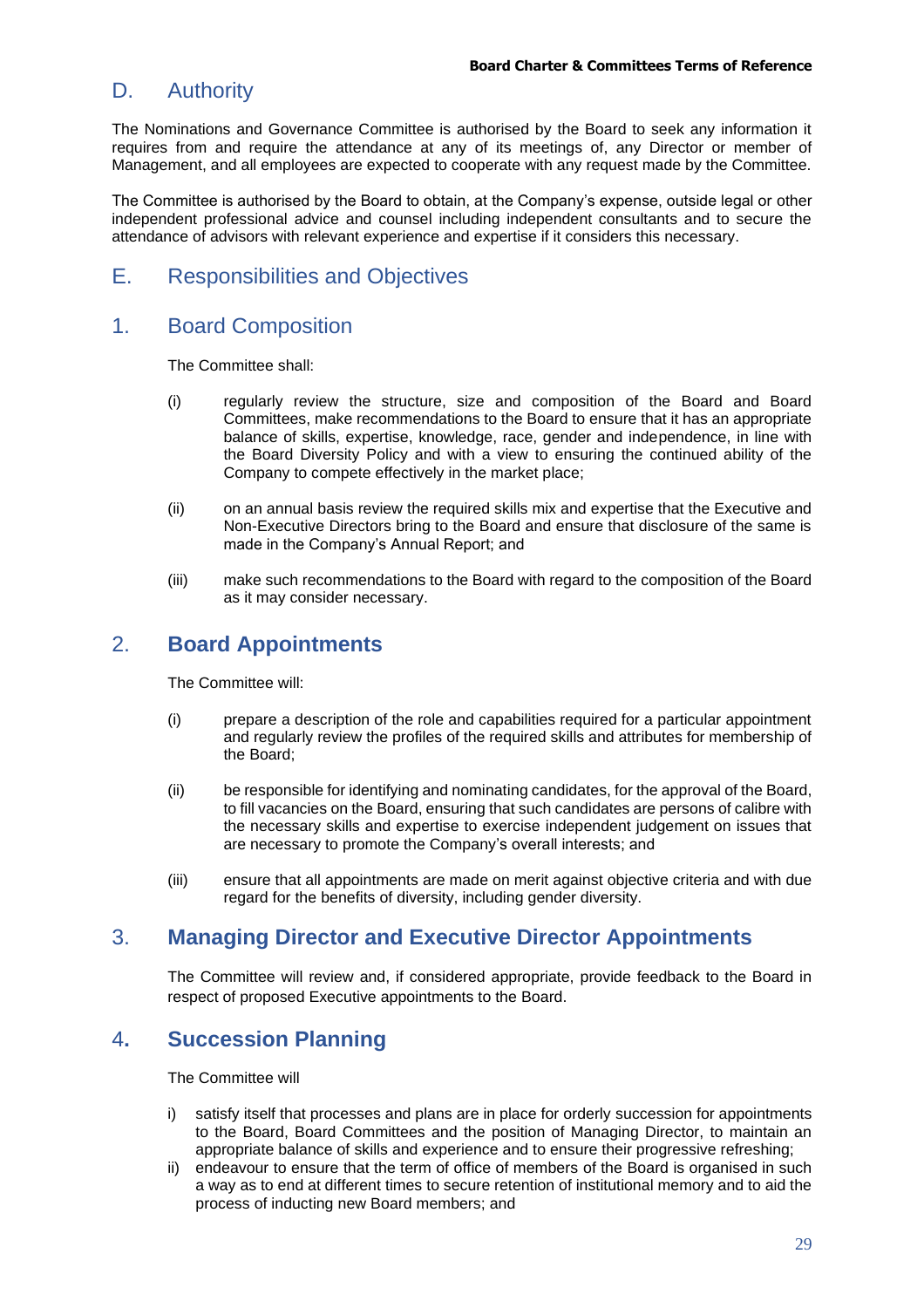#### **Board Charter & Committees Terms of Reference**

iii) ensure that the Managing Director has put into place and is monitoring succession planning systems and policies for senior management, including processes to identify, develop and retain the talent of key senior managers while maintaining an appropriate balance of skills and experience and ensuring their progressive refreshing.

### 5. **Evaluation of Board, Director and Senior Management Effectiveness**

The Committee will:

- (i) conduct a critical evaluation of the activities of the Board and Board Committees on an annual basis;
- (ii) discuss the results of the review of the Board and its Committees and present such with recommendations to the Board;
- (iii) ensure the results of the review of individual performance by each Director (excluding the Chair) are discussed by the Chair with each Director individually; and
- (iv) ensure the results of the Chair, Managing Director and Company Secretary's performance are discussed by the Nominations and Governance Committee and feedback is given to them by the Committee members.
- (v) Review and appraise the Managing Directors' performance and make necessary recommendations to the Board.

### **6. Governance Responsibilities**

The Committee will:

- i) assist the Board in fulfilling its governance oversight, foresight and insight responsibilities and assess risk associated with its corporate governance framework.
- ii) review the corporate governance framework and recommend changes to the board charter, policies, procedures and Committee terms of reference to enhance the effectiveness of BAT Kenya's governance framework;
- iii) monitor legislation, governance best practices and regulatory developments related to corporate governance and recommend necessary actions to ensure that high standards of corporate governance are maintained;
- iv) ensure proper orientation, support and continuing education for the Directors;
- v) assess, annually, the Board and its Committees' compliance with respect to corporate governance policies;
- vi) review the relationship between Management and the Board and make recommendations on the framework for continuous flow of feedback between Board and Management;
- vii) ensure that the Governance Audit and Legal and Compliance Audit are conducted, review the audit recommendations and make necessary recommendations to the Board.

### 7. **Commitment**

The Committee will:

- (i) assess and articulate the time needed to fulfil the role of Chair, and Non-Executive Director and ensure that Letters of Appointment detail the role and time commitments; and
- (ii) ensure that Non-Executive Directors undertake that they will have sufficient time to fulfil their duties and that any significant new appointments outside the Company are disclosed to the Chair and the Board (as appropriate) prior to their acceptance.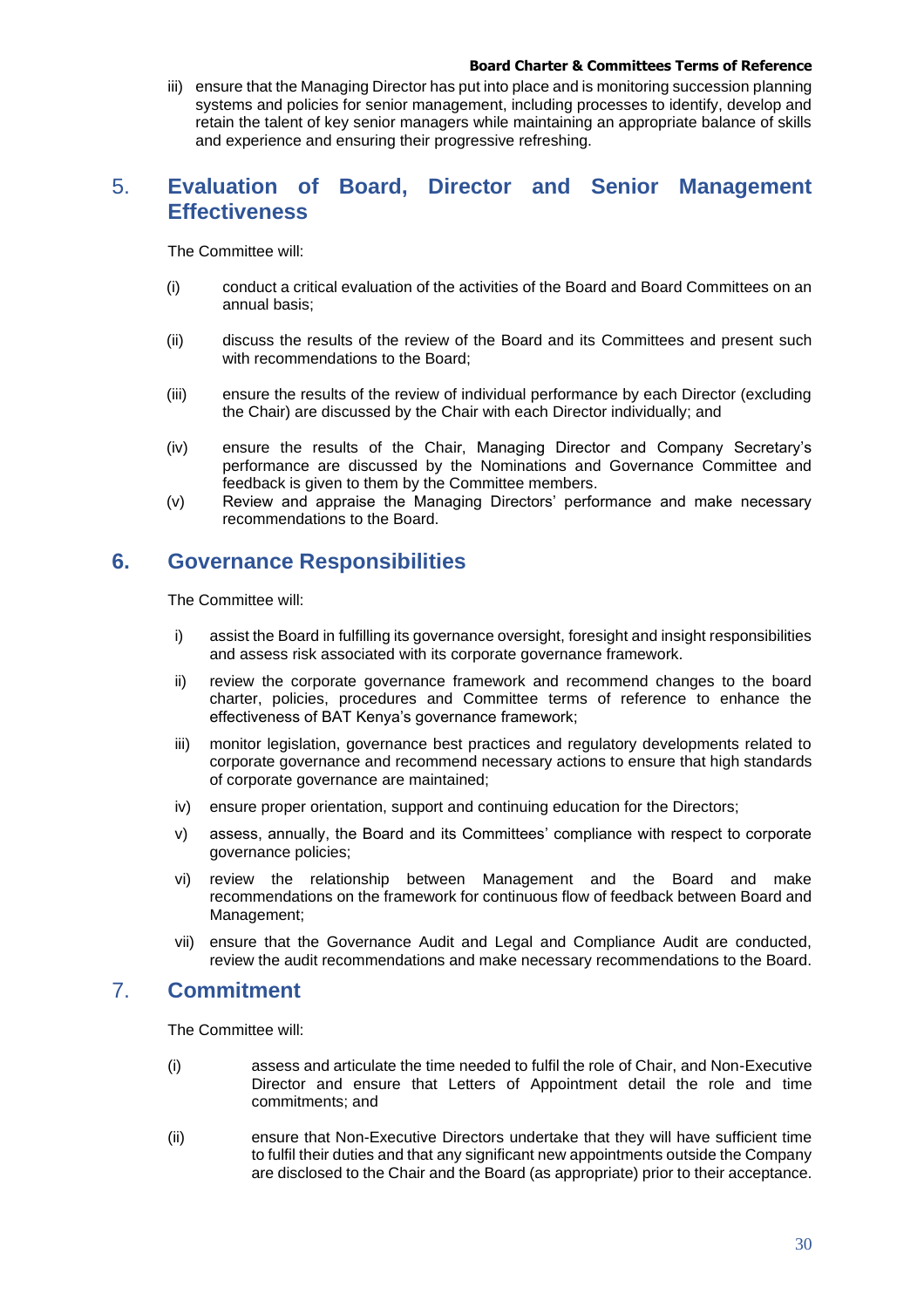### 8. **Other matters**

The Committee will:

- i) make recommendations to the Board:
	- **EXECUTE:** as regards the re-appointment of any Non-Executive Director at the conclusion of their specified term of office after formally reviewing the Director's performance, conducting a particularly rigorous review in respect of service beyond six years;
	- concerning the re-election by shareholders of any Director;
	- concerning the continuation in office of any Director at any time; and,
	- concerning the independence of Non-Executive Directors as defined by the CMA Code of Corporate Governance Practices for Issuers of Securities to the Public 2015.
- ii) review the section of the Annual Report describing the work of the Committee and how it has discharged its responsibilities, its members and their attendance records and the number of meetings held.
- iii) review and make recommendations to the Board on the annual Corporate Governance Report included in the Annual Report.
- iv) make recommendations regarding the membership of the Board's Committees;
- v) generally, have regard to the CMA Code of Corporate Governance Practices for Issuers of Securities to the Public 2015 in carrying out the duties specified above; and,
- vi) periodically review its own performance and, at least annually, review its terms of reference to ensure it is operating at maximum effectiveness and recommend any changes it considers necessary to the Board for approval.

George Maina Chair of Nominations and Governance Committee

**Terms of Reference of Nominations Committee reviewed by the Nominations and Governance Committee on 14 July 2020 and the Board on 15 July 2020**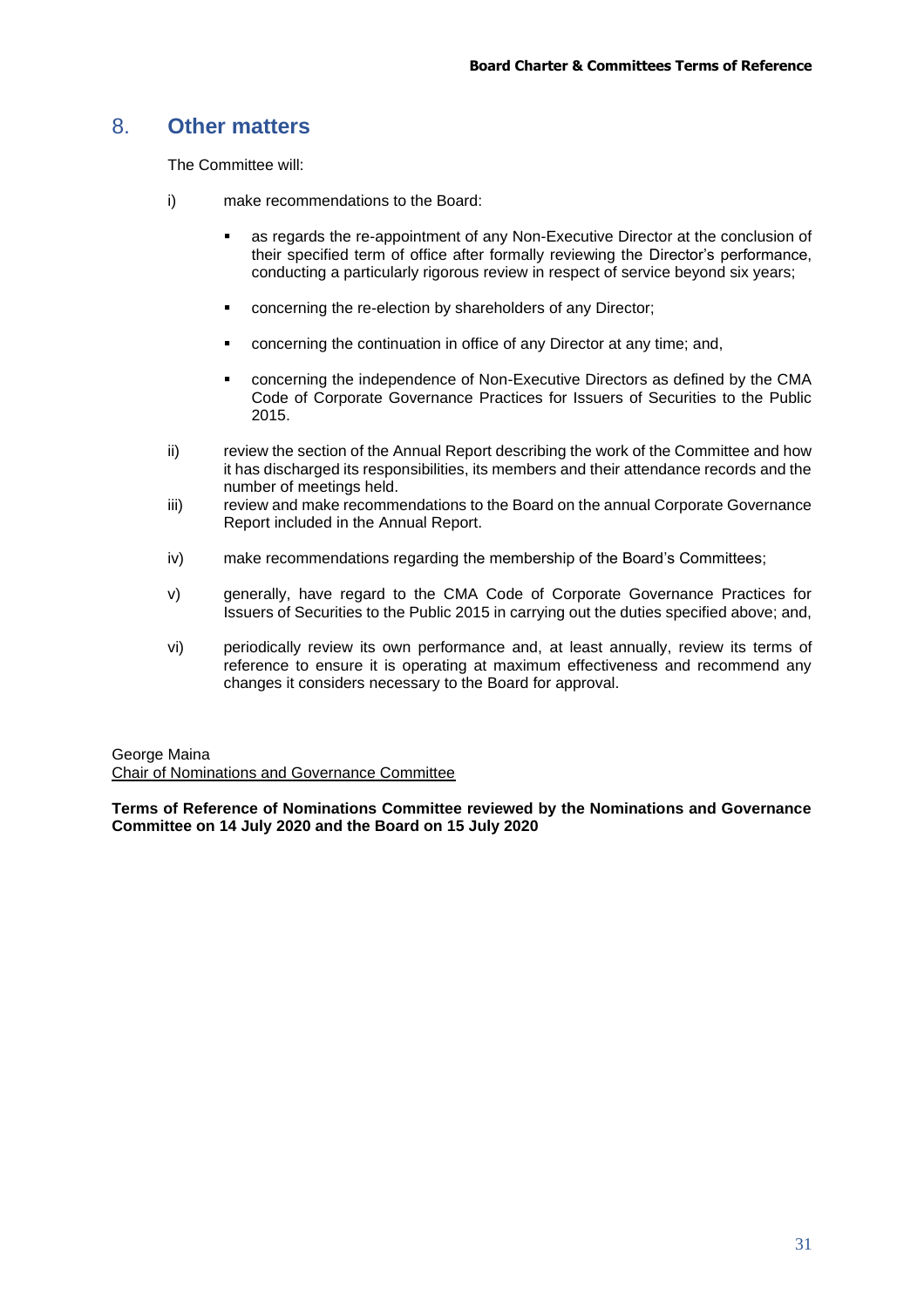# Remuneration Committee

## **A. Purpose**

The terms of reference of the British American Tobacco Kenya Plc ('BAT Kenya') Remuneration Committee within the context of the local market, can be summarised as follows:

- (i) Review and propose changes to pay and benefits policy, as applicable to any category of employee in the Company but excluding expatriate terms and conditions.
- (ii) Review the expenditure related to any annual remuneration reviews, inclusive of collective pay/benefit awards for unionised employees.

## **B. Responsibilities & Objectives**

All these responsibilities should be executed with due reference to appropriate local market practices as sourced through reliable market surveys. Appropriate local market practice, in the latter context, refers to comparing the company with comparable local organisations.

The *key objectives* in executing the above responsibilities are as follows:

- 1. The Remuneration Committee is charged with reviewing all terms and conditions including all benefits in kind and is responsible for ensuring that reward practices and HR related policies and procedures are competitive and aligned to the BAT Group Reward Policy.
- 2. Ensure that all aspects of the company's remuneration offering are sufficiently competitive to enable the Company to attract and retain an appropriate talent pool and be regarded as an employer of choice within the local context.
- 3. Recognise that the company's remuneration offering is a major cost, but also a significant management instrument which must be used strategically and positively with a clear view of the cost/benefit implications of any proposal.
- 4. Ensure that the company's remuneration offering encourages and rewards excellent performance.
- 5. Oversee compliance with laws and regulations with respect to compensation and human resource matters, including labor and employment standards, human rights and workers' compensation legislation, whilst at the same time maximising legitimate commercial advantage.
- 6. Ensure that proposed changes to the package are based on the market and affordability. The pay review should not be linked to the cost of living (except to the extent that inflation is reflected in market pay levels). The frequency of reviews should be governed by normal practice amongst comparator companies.
- 7. After salary, retirement benefit schemes are frequently the largest single element of the total package to the Company in cost terms and to the individual in benefit terms. The Remuneration Committee is responsible for ensuring that retirement benefit arrangements comply with the BAT Group's Corporate Best Practice Guidelines.
- 8. Review major changes in the Company's organisational structure and recommend any changes if necessary;

### **C. Membership**

The *composition* of the Remuneration Committee is as follows:

- 1. Non-Executive Director \* Chairperson
- 2. Non-Executive Director \*- Independent Member
- 3. Non-Executive Director \*- Independent Member
- 4. Managing Director \* Member
- 5. Finance Director\* Member
- 6. Head of HR Secretary to the Committee
- 7. Company Secretary Invitee to the Committee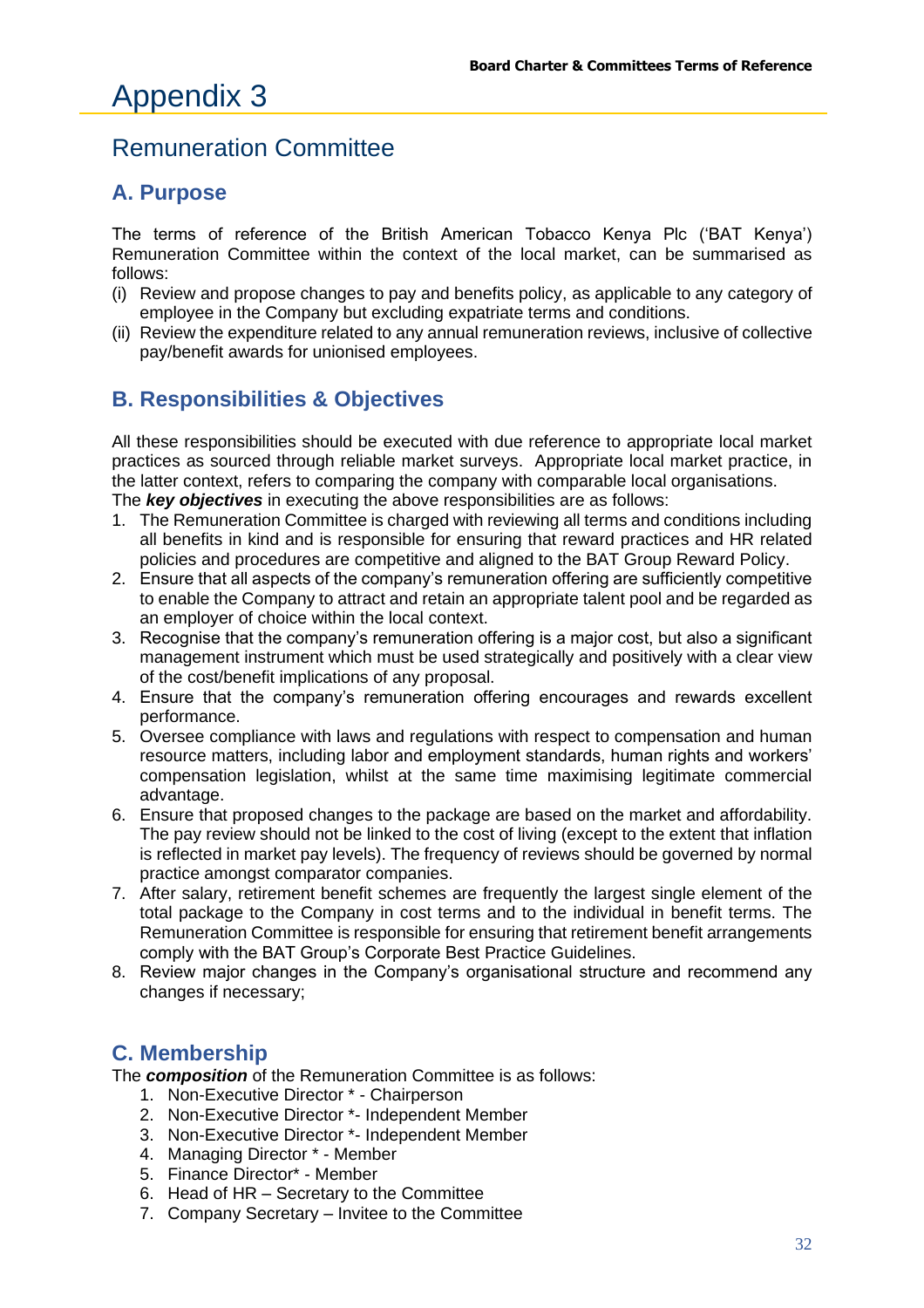*\*Denotes members with voting rights.* 

# **D. Quorum & Attendance**

The quorum necessary for the transaction of business shall be two independent members. A duly convened meeting of the Committee at which a quorum is present shall be competent to exercise all or any of the authorities, powers and discretions vested in or exercisable by the Committee.

Other relevant Senior Management may be invited to attend for all or any part of a meeting as and when appropriate, in the opinion of the Committee members.

The Head of Human Resources will act as the Secretary of the Committee.

## **E. Meeting Frequency**

The Remuneration Committee shall meet at least twice a year.

To provide the Company's Board more visibility on the HR Agenda, two (2) HR sessions will formally be scheduled in April and November of each year, or such other time as agreed.

# **F. Notice of Meeting**

Meetings of the Committee shall be called by the Secretary of the Committee at the request of the Committee Chairman.

Unless otherwise agreed, notice of each meeting confirming the venue, time and date, together with an agenda of items to be discussed and copies of all Committee papers, shall be sent to all members of the Committee, and to all other attendees as appropriate, at least four (4) working days before the meeting.

# **G. Authority**

The Committee is authorized by the Board to:

- (i) seek relevant information/insights as required from Management of the Company to perform its duties;
- (ii) delegate its powers in relation to matters to a sub-committee, determine its membership, terms of reference and the extent of its delegated powers.

# **H. Reporting Procedures**

Reporting procedures will be as follows:

- (i) The Committee Chairman shall report to the Board on its proceedings after each meeting on all matters within its duties and responsibilities. The Committee shall make whatever recommendations to the Board it deems appropriate on any area within its remit where action or improvement is needed.
- (ii) The Secretary shall minute the proceedings and resolutions of the Committee meetings, including the names of those present and in attendance.
- (iii) The Secretary shall circulate draft minutes of meetings of the Committee to all members of the Committee. Once approved, minutes should be circulated to all other members of the Board except where the Committee determines it to be inappropriate to do so for reasons of confidentiality.
- (iv) The Committee's activities shall be disclosed in the Annual Report.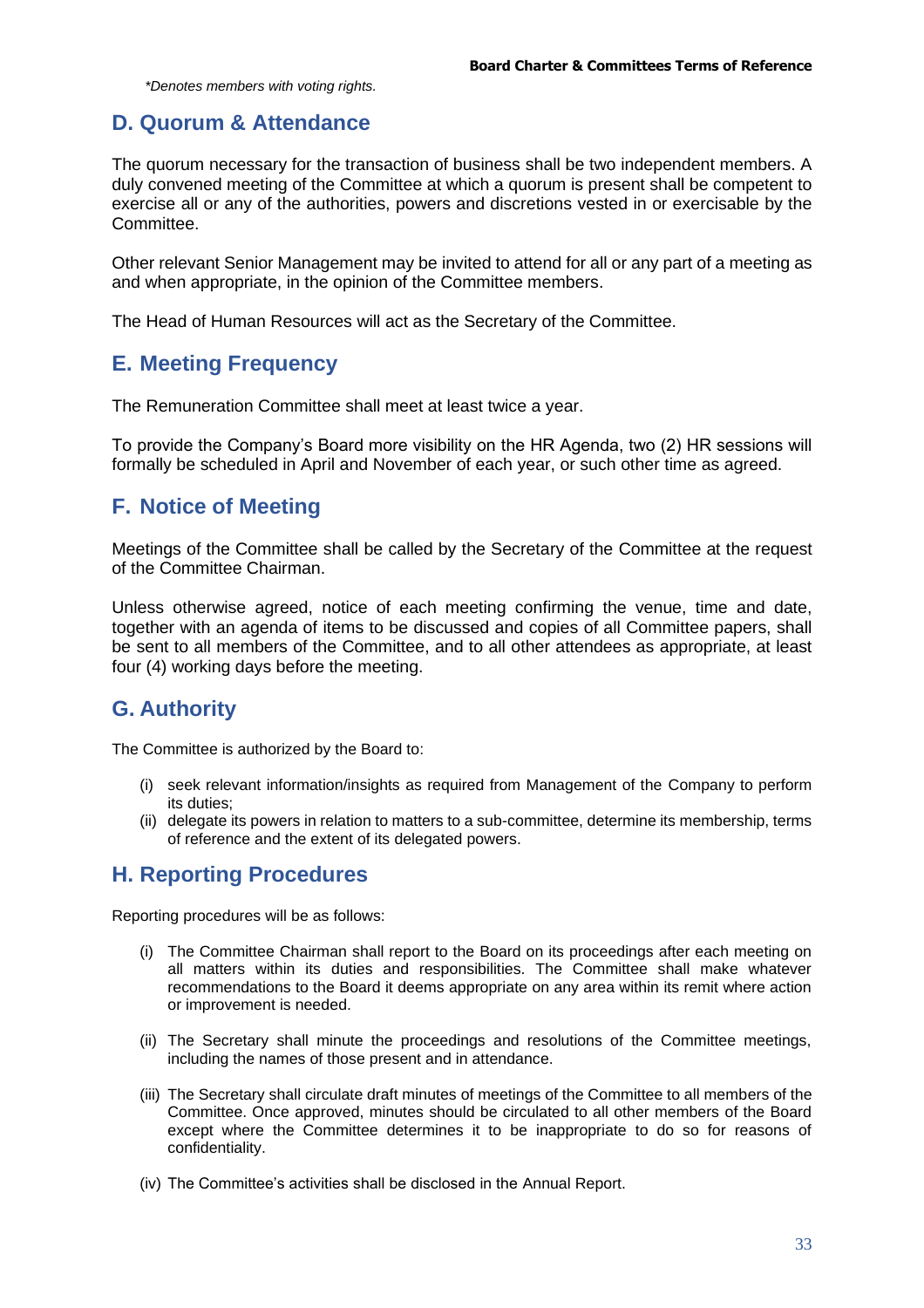## **I. Other**

The Committee shall:

- (i) give due consideration to all applicable laws and regulations, as appropriate; and
- (ii) annually review its own performance, its constitution and terms of reference to ensure it is operating at maximum effectiveness and recommend any changes it considers necessary to the Board for approval.

Peter Mwangi Chairman, Remunerations Committee

#### **Approval of these Terms of Reference**

These Terms of Reference were further reviewed by the Remuneration Committee on 15<sup>th</sup> September 2020 and by the Board on 3rd December 2020.